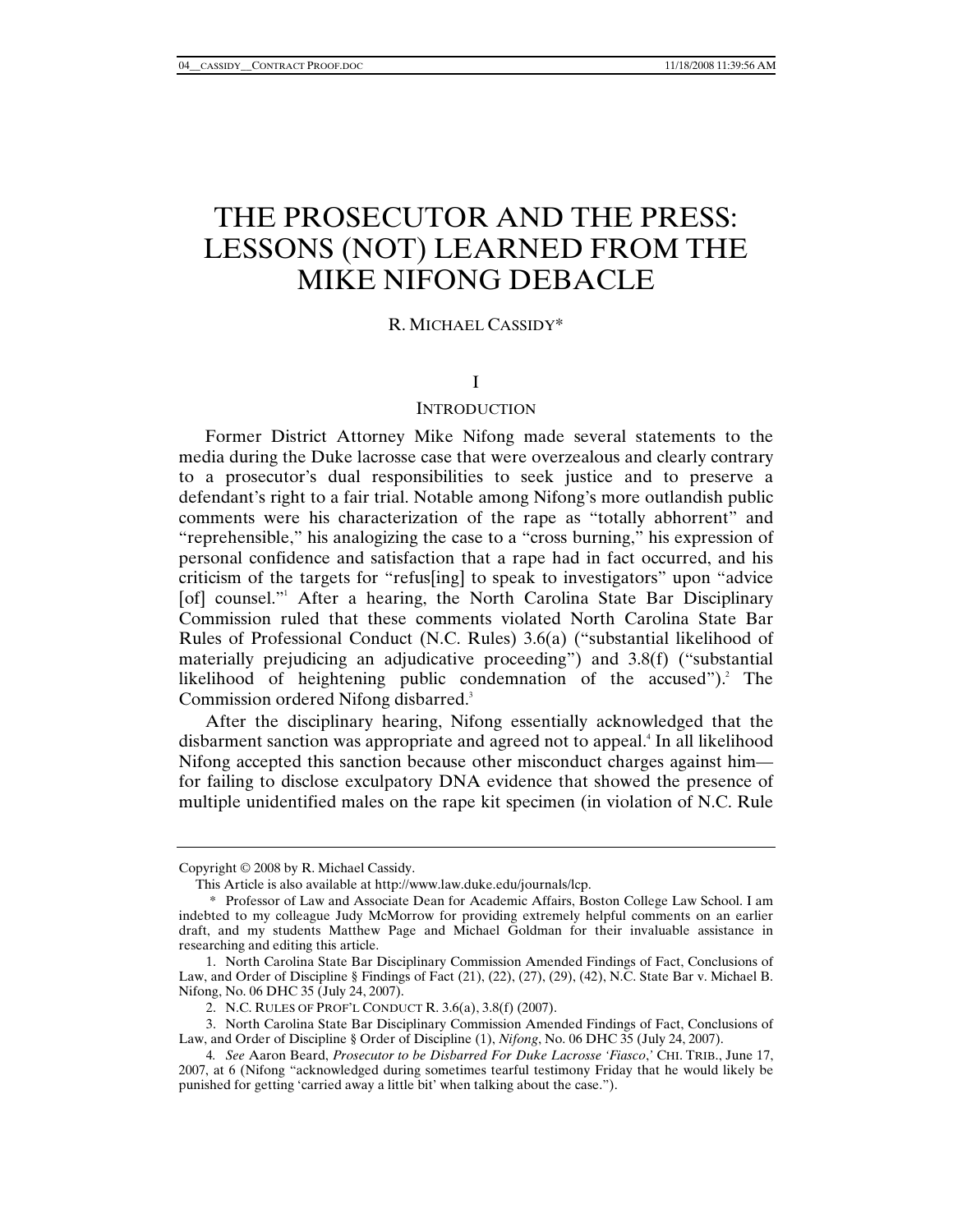3.8(d)), and for lying to the court about his compliance with discovery requests (in violation of N.C. Rule  $3.3(a)$ )—were so serious that they probably would have led to disbarment even absent claims of improper statements to the media.<sup>5</sup>

The lack of an appeal in the Nifong disciplinary case is unfortunate in at least one respect—it deprives the Supreme Court of North Carolina of an opportunity to clarify the line between permissible and impermissible public comment by elected prosecutors during criminal investigations. Several of the statements that Nifong admittedly made to the media about the rape investigation and that the Commission both alleged and found to be improper seem entirely consistent with a prosecutor's duty to inform the public about the priorities of his office, the nature and status of criminal cases, and the reasons for the discretionary law-enforcement decisions he has made. For example, Nifong was determined to have acted improperly in making a statement to the media that the alleged victim's demeanor at the time of the medical examination was consistent with sexual assault, in asserting that he might consider filing charges against players present at the party who failed to come forward with information, $\overline{a}$  in stating publicly that a medical examination revealed evidence consistent with rape,<sup>8</sup> and in revealing to the media that the accuser was able "to identify at least one of the alleged attackers."9 These are the very types of statements that prosecutors across this country routinely make about pending criminal cases in order to keep their communities informed about threats to public safety and the ongoing enforcement activities of government officials. Not only might some of these latter statements have been permissible under a narrow reading of the pertinent North Carolina Rules, but they may have been protected by the First Amendment.<sup>10</sup>

Focusing on what Nifong did *wrong* in the Duke lacrosse case is relatively straightforward and has been undertaken by many others. His conduct throughout the investigation and prosecution of the Duke lacrosse players was egregious and reprehensible. Focusing on what Nifong may have done *right* in the case but was disciplined for anyway is a far riskier and more difficult venture. There may have been two "rushes to judgment" in the Duke case: the prosecutor's rush to condemn the students before considering and investigating alternative theories of what happened at the lacrosse party, and the Commission's rush to disbar Nifong for very badly mishandling a high-profile criminal case. Because Nifong did not raise a First Amendment challenge to the

<sup>5</sup>*. See* Amended Complaint at ¶¶ 219, 230, *Nifong*, No. 06 DHC 35 (Jan. 24, 2007); North Carolina State Bar Disciplinary Commission Amended Findings of Fact, Conclusions of Law, and Order of Discipline § Conclusions of Law (b), (d), *Nifong*, No. 06 DHC 35 (July 24, 2007).

 <sup>6.</sup> North Carolina State Bar Disciplinary Commission Amended Findings of Fact, Conclusions of Law, and Order of Discipline § Findings of Fact (25), *Nifong*, No. 06 DHC 35 (July 24, 2007).

<sup>7</sup>*. Id.* at (18).

<sup>8</sup>*. Id.* at (38).

<sup>9</sup>*. Id.* at (49).

 <sup>10.</sup> U.S. CONST. amend. I.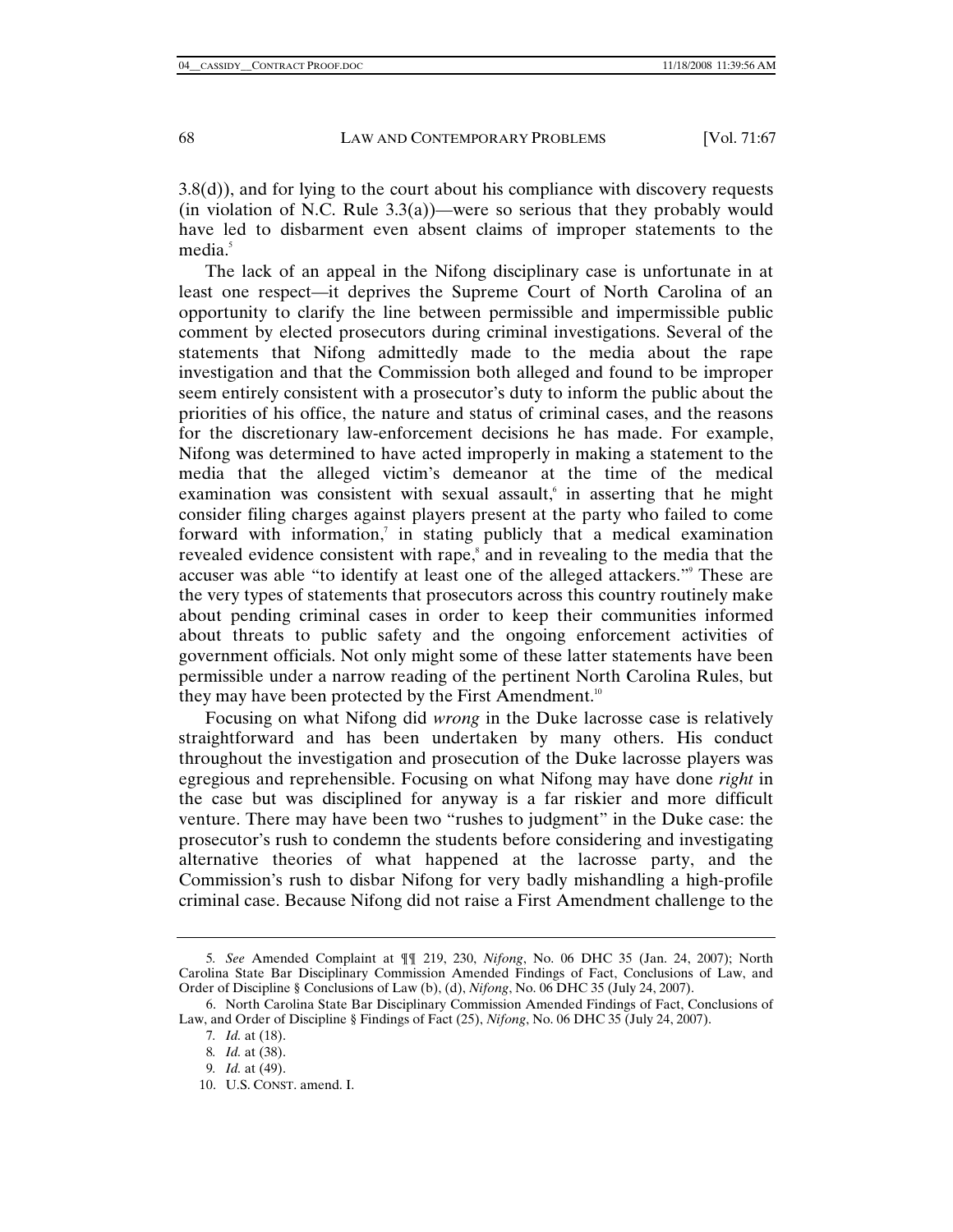discipline imposed on him for improper statements to the media and because he accepted disbarment and waived his right to appeal, the North Carolina Supreme Court was deprived of an occasion to clarify the precise contours of N.C. Rules 3.6 and 3.8 as they pertain to public comments by elected prosecutors. The goal of this article is to use the facts of the Duke lacrosse case as a focal point for examining restrictions on attorney speech and to analyze those aspects of disciplinary rules 3.6 and 3.8 that may be vulnerable to constitutional challenge.

II

## STATEMENTS TO THE MEDIA: THE PARAMETERS OF RULES 3.6 AND 3.8

Two ethical rules commonly in effect in most jurisdictions constrain public comments made by a prosecutor.<sup>11</sup> The American Bar Association  $(ABA)$ Model Rules of Professional Conduct (Model Rules) Rule 3.6 prevents a prosecutor from making extrajudicial statements that he knows or reasonably should know present a "substantial likelihood of materially prejudicing an adjudicative proceeding."12 Model Rule 3.8(f) prevents a prosecutor from making extrajudicial comments that "heighten[] public condemnation of the accused."13 The scope and purpose of these two rules are different. Model Rule 3.6 applies to all attorneys and it is designed to safeguard adjudicatory proceedings. Model Rule 3.8(f) applies only to prosecutors and is designed to protect the interests of the accused in his reputation and privacy. Although it is beyond the scope of this article, Model Rule 8.4(c) (prohibiting conduct "involving dishonesty, fraud, deceit or misrepresentation") may also come into play in certain circumstances if an attorney knowingly makes *false* statements to the media. $14$ 

 <sup>11.</sup> This article will focus on the American Bar Association's Model Rules of Professional Conduct, which have been adopted in whole or in part with some variations by forty-seven states. MODEL RULES OF PROF'L CONDUCT (1983). With respect to media comments, the rules in North Carolina are substantially in accord with the Model Rules for all relevant purposes. *See* N.C. RULES OF PROF'L CONDUCT R. 3.6, 3.8(f) (2007).

 <sup>12.</sup> MODEL RULES OF PROF'L CONDUCT R. 3.6(a) (2002). Some jurisdictions that otherwise follow the Model Rules deviate from this "substantial likelihood of material prejudice" standard and forbid only attorney speech that poses a *serious and imminent* threat of material prejudice to the proceedings, presumably a heightened threshold that prohibits an even narrower range of speech. *See* D.C. RULES OF PROF'L CONDUCT R. 3.6 (2007); ILL. RULES OF PROF'L CONDUCT R. 3.6(a) (2007); OKLA. RULES OF PROF'L CONDUCT R. 3.6 (2007). New Mexico prohibits extrajudicial comments by attorneys about pending criminal proceedings that create "a clear and present danger" of prejudicing the proceeding. N.M. RULES OF PROF'L CONDUCT R. 16-306 (2007).

 <sup>13.</sup> MODEL RULES OF PROF'L CONDUCT R. 3.8(f) (2002).

 <sup>14.</sup> For example, the North Carolina Disciplinary Commission's Amended Complaint accused Nifong of violating N.C. Rule 8.4(c) by falsely suggesting to the media that DNA results may have been inconclusive because a condom may have been used in the attack, when Nifong had already received the emergency nurse's examination report indicating that the alleged victim claimed no condom was used. Amended Complaint, *supra* note 5, at  $\P\P$  117–24. The final order of the Disciplinary Commission found no violation of N.C. Rule 8.4(c). Transcript of Hearing at 5, *Nifong*, No. 06 DHC 35 (June 16, 2007) (Final Order).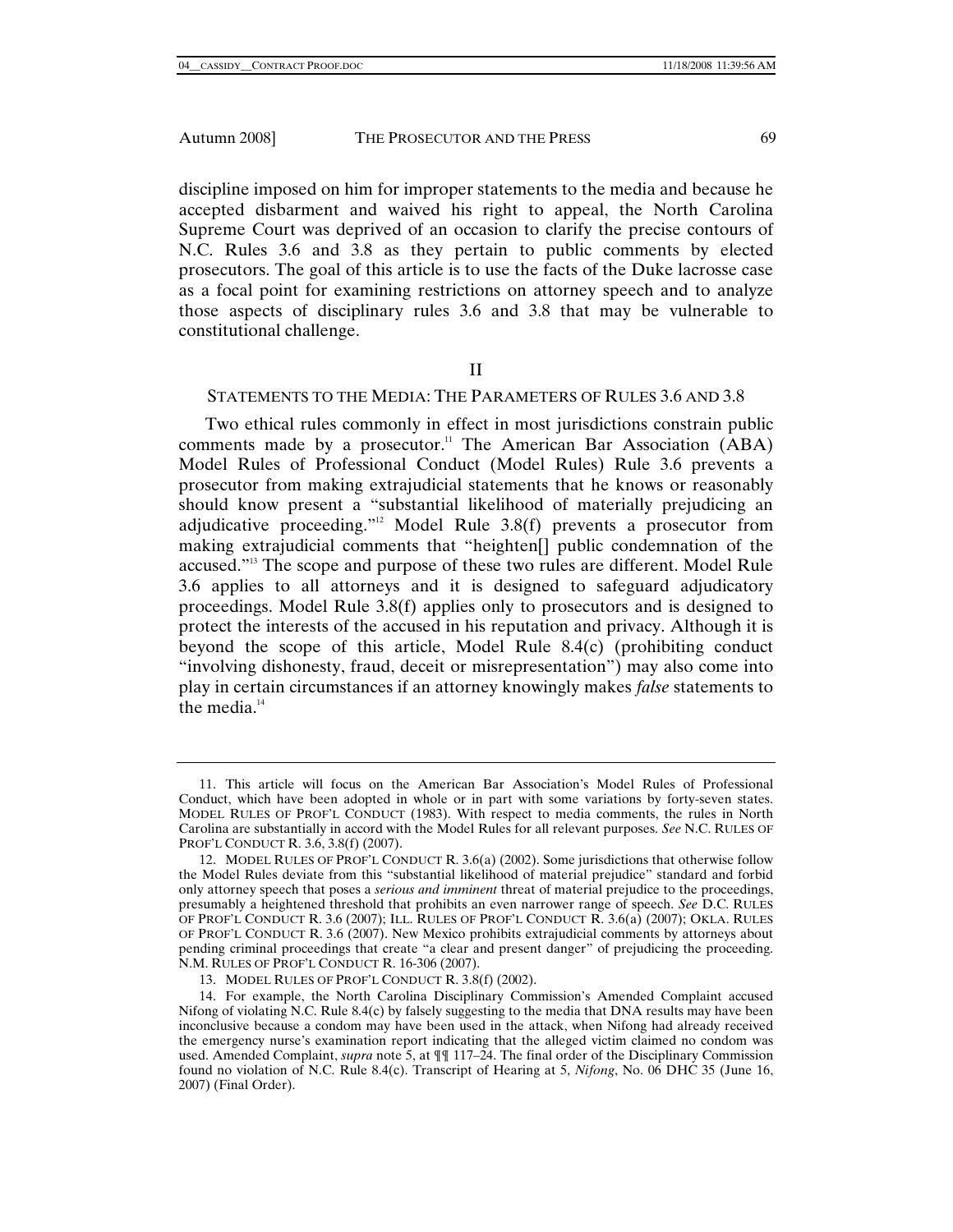Comment [5] to Model Rule 3.6 contains a list of six topics that "ordinarily" will be considered "more likely than not" to have a material prejudicial effect on a proceeding.15 Essentially, this portion of the commentary creates a rebuttable presumption of prejudice when an attorney's public comments concern any of the following six topics:

[1] the character, credibility, reputation, or [prior] criminal record of a party, suspect . . . or witness;

[2] the possibility of a plea of guilty or the existence or contents of any confession, [or the] refusal or failure to make a statement;

[3] the performance or results of any examination or test or the refusal or failure of a person to submit to an examination or test, or the identity or nature of physical evidence expected to be presented;

[4] any opinion as to the guilt or innocence of a defendant or suspect;

[5] information that the lawyer knows or reasonably should know is likely to be inadmissible as evidence in a trial and that would, if disclosed, create a substantial risk of prejudicing an impartial trial; [or]

[6] the fact that a defendant has been charged with a crime, unless there is included therein a statement explaining that the charge is merely an accusation and that the defendant is presumed innocent until and unless proven guilty.<sup>1</sup>

Many of the off-limits topics set forth in Model Rule 3.6 are directed at public reference to evidence that may turn out to be inadmissible at trial, such as witness-impeachment material, forensic tests, and confessions.17 The concern is that once such influential material finds its way into the public domain, the defendant may not be able to receive a fair trial from an impartial jury even if the evidence is later excluded.

In addition to these off-limits topics, Model Rule 3.6 contains a safe-harbor provision that allows public comment by attorneys on specified subjects, irrespective of whether they risk prejudicing an adjudicatory proceeding.<sup>18</sup> After setting forth the general prohibition in paragraph (a), paragraph (b) of Model Rule 3.6 provides that "[n]otwithstanding paragraph (a)," a lawyer may discuss with the media the following seven subjects: (1) "the claim, offense or defense involved"; (2) "information contained in a public record"; (3) "that an investigation  $\dots$  is in progress"; (4) "the scheduling  $\dots$  of any step in litigation"; (5) "a request for assistance in obtaining evidence and information"; (6) a "warning" to the public of dangers; and, in a criminal case only, (7) "the identity, residence, occupation and family status of the accused," "any

 <sup>15.</sup> MODEL RULES OF PROF'L CONDUCT R. 3.6 cmt. [5] (1994).

<sup>16</sup>*. Id*.; *see* Att'y Grievance Comm'n v. Gansler, 835 A.2d 548, 569 (2003) (reprimanding the State's Attorney for making public comments about a suspect's arrest, confession, and possibility of plea bargain).

<sup>17</sup>*. See* MODEL RULES OF PROF'L CONDUCT R. 3.6 (2002).

<sup>18</sup>*. Id.*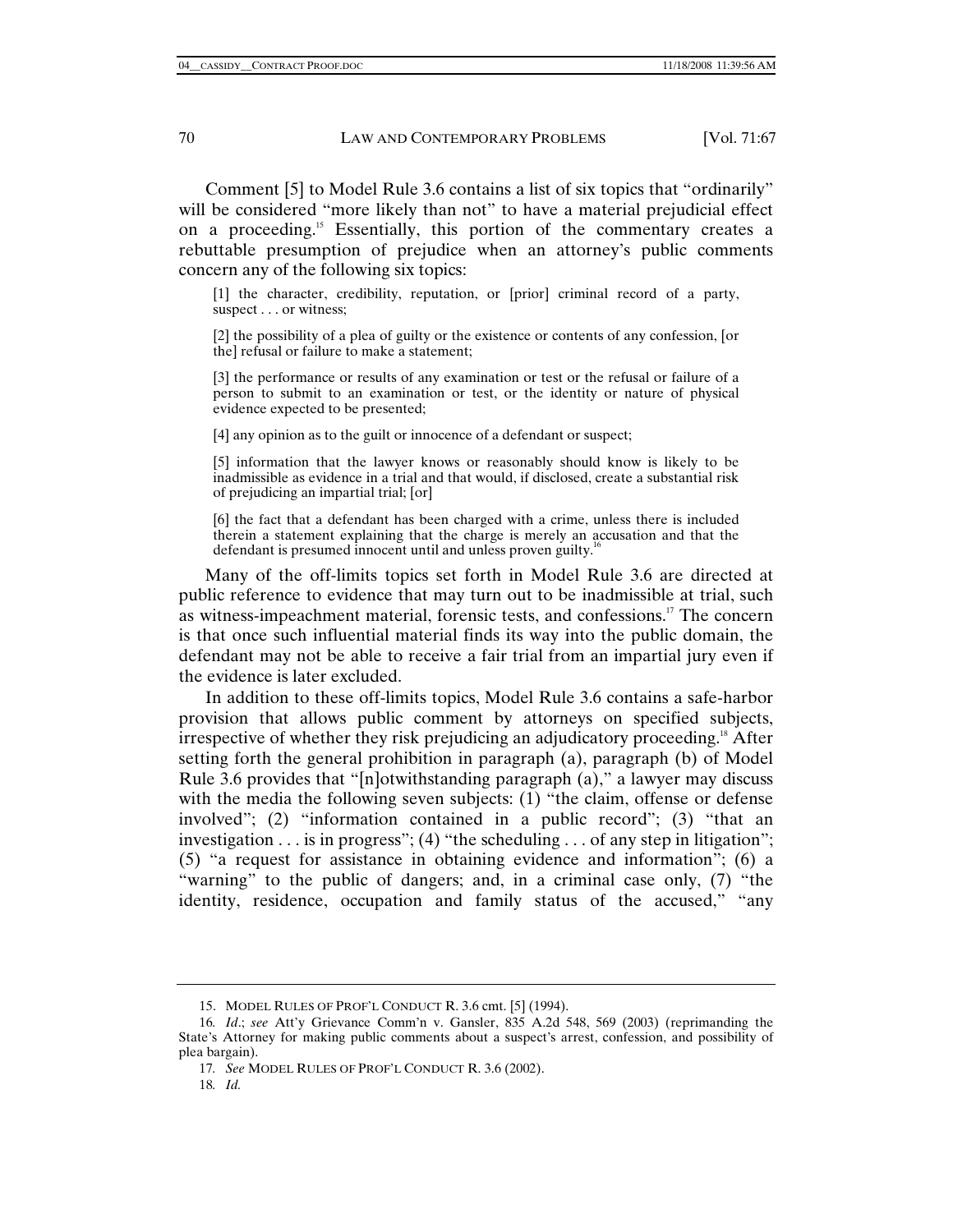information necessary to aid in the apprehension of the accused," "the fact, time and place of arrest," and the "identity of investigating . . . officers."<sup>19</sup>

Whereas Model Rule 3.6 is directed at public statements by lawyers that may prejudice the outcome of an adjudicatory proceeding, a separate provision of the Model Rules applicable only to prosecutors prohibits extrajudicial communications that would unnecessarily disparage the accused. Model Rule 3.8(f) ("Special Responsibilities of a Prosecutor") provides that,

[e]xcept for statements that are necessary to inform the public of the nature and extent of the prosecutor's action and that serve a legitimate law enforcement purpose, [a prosecutor in a criminal case shall] refrain from making extrajudicial comments that have a substantial likelihood of heightening public condemnation of the accused.<sup>2</sup>

According to the 1994 ABA Report recommending this amendment to Model Rule 3.8, the revision was designed to prohibit "gratuitous comments" by a prosecutor serving only to increase "public opprobrium" toward the defendant.<sup>21</sup> Examples of such piling on might include a description of graphic details about a particularly gruesome or heinous crime, the display of shocking or disturbing physical evidence, or reference to criminal associations or uncharged acts of the accused.

#### III

# FIRST AMENDMENT PROTECTIONS FOR ATTORNEY SPEECH

Most chief prosecutors at the state level are elected officials, and political speech by candidates is "at the core of our First Amendment freedoms."<sup>22</sup> It therefore seems beyond peradventure that prosecutors like Nifong have First Amendment rights. Although courts at one time condoned the right of the state to restrict the speech of public employees, $23$  this position has since been abandoned in recognition that government employees do not surrender all their First Amendment rights by reason of their employment.<sup>24</sup>

<sup>19</sup>*. Id*.

 <sup>20.</sup> MODEL RULES OF PROF'L CONDUCT R. 3.8(f) (2002).

 <sup>21.</sup> STEPHEN GILLERS & ROY D. SIMON, REGULATION OF LAWYERS: STATUTES AND STANDARDS 295 (2007).

 <sup>22.</sup> Republican Party of Minn. v. White, 536 U.S. 765, 774 (2002) (quoting Republican Party of Minn. v. Kelly, 247 F.3d 854 (8th Cir. 2001)). Even in *Gentile v. State Bar of Nev.*, Justice Rehnquist stated that in order to satisfy the First Amendment, restrictions on attorney speech must be "neutral as to points of view, applying equally to *all* attorneys participating in a pending case"—clearly contemplating that prosecutors were protected. 501 U.S. 1030, 1076 (1991) (emphasis added). Whereas Justice Kennedy argued that a state may have a more compelling interest in regulating prosecutor speech than defense-attorney speech for reasons of power disparities and greater access to insider information, he did not suggest that prosecutors are not entitled to First Amendment protection at all. *Id*. at 1056.

<sup>23</sup>*. See* McAuliffe v. Mayor of New Bedford, 155 Mass. 216 (1892) (Holmes, J.). See also the concurring opinion of Justice Stewart in *Columbia Broad. Sys., Inc. v. Democratic Nat'l Comm.*, in which he argued that the First Amendment protects private citizens but does not limit the power of the state in controlling its own agents. 412 U.S. 94, 139 n.7 (1973),

 <sup>24.</sup> Garcetti v. Ceballos, 547 U.S. 410, 418 (2006). In the context of employment disputes (demotion, retaliation, suspension, discharge), the Supreme Court has recognized that government employees have only limited rights to free speech in the employment arena. *See* Connick v. Myers, 461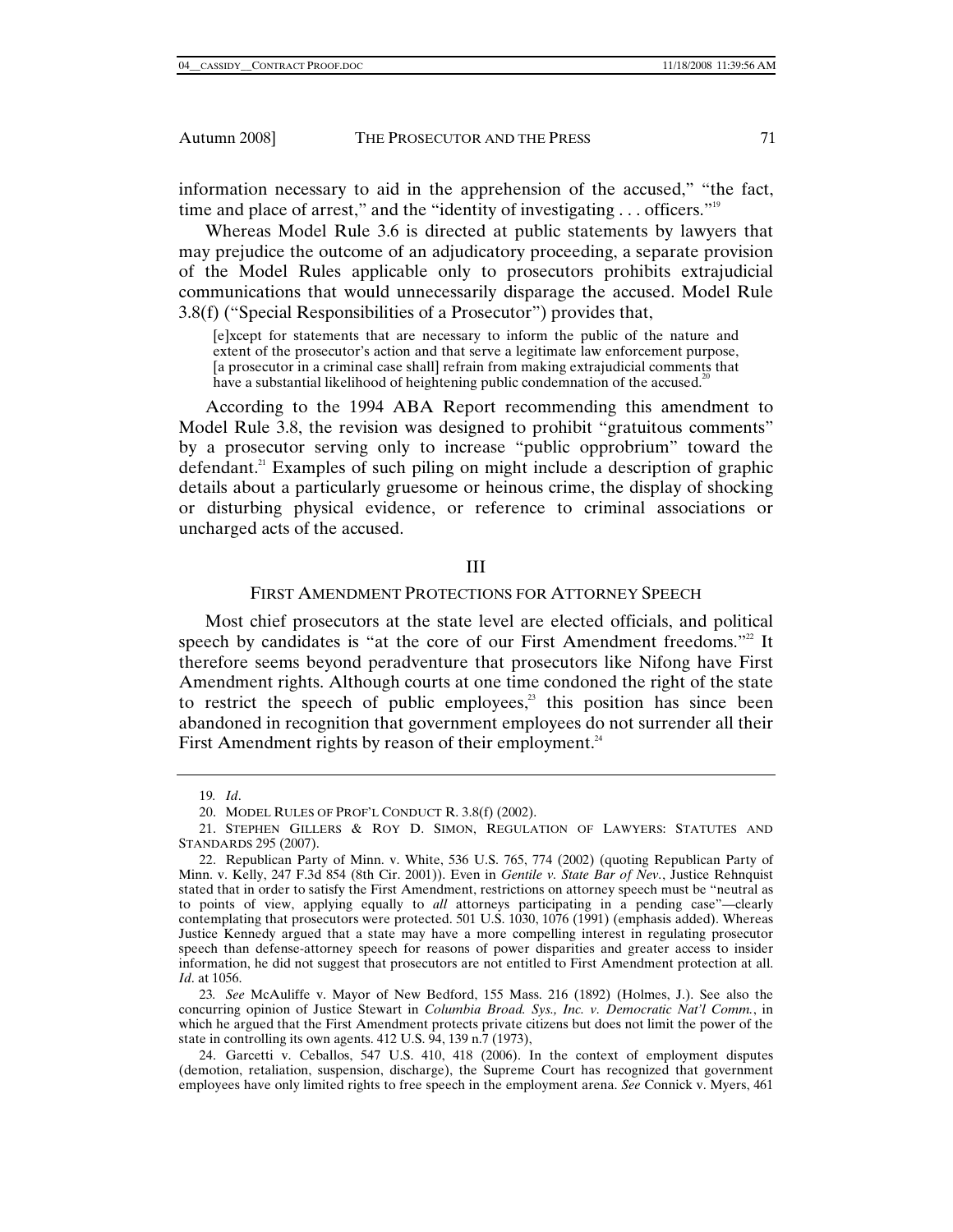It is important to remember that the allegedly improper comments Nifong made to the media—and those for which he was disbarred—were made in March and April of 2006, in the middle of an ongoing political campaign. After serving over twenty-five years as an Assistant and then Chief Assistant District Attorney in Durham County, Nifong was appointed to the District Attorney position in April 2005, after his then-boss was elevated to a judgeship.<sup>25</sup> Nifong had only one year in the head job to prove himself worthy of the office before facing his first election. The Democratic primary was a three-way race scheduled for May 2, 2006.<sup>26</sup> At that time there were no announced Republican candidates for the position, and pundits assumed that the winner of the primary would win the general election in November.<sup>27</sup> The alleged rape occurred on March 12, 2006 and the first indictments were returned on April 17, 2006—*right in the thick* of this heated primary battle.<sup>28</sup>

There are several different classifications of speech, and each enjoys a different level of constitutional protection. So-called "fighting words," or speech that poses a clear and imminent danger to public safety, enjoy no protection whatsoever.<sup>29</sup> Commercial speech may be regulated so long as the government demonstrates a "substantial interest" to be achieved by the regulation.30 But when the government seeks to restrain religious speech or speech related to a political or public issue, such a restriction must withstand "strict scrutiny"; that is, the government must demonstrate that the restraint "is

30*. See* Cent. Hudson Gas & Elec. Corp. v. Public Serv. Comm'n, 447 U.S. 557, 564 (1980).

U.S. 138 (1983); Pickering v. Bd. of Educ., 391 U.S. 563 (1968). In *Garcetti*, the Supreme Court ruled that a deputy district attorney could not utilize 42 U.S.C. § 1983 to challenge on First Amendment grounds his employer's alleged retaliation against him for a legal memorandum he wrote in a criminal case. 547 U.S. at 424. "[W]hen public employees make statements pursuant to their official duties, the employees are not speaking as citizens for First Amendment purposes, and the Constitution does not insulate their communications from employer discipline*.*" *Id.* at 421. However, where public employees are speaking as citizens on a matter of public concern, the First Amendment protects them from speech restrictions that are not necessary for the employer to operate efficiently and effectively. *Id*. This functional approach to public employee speech—looking at whether the speech occurred during the course of the employee's duties—was justified by the Supreme Court on the grounds of giving the government, as employer, the discretion to manage its operations, and preventing every employment grievance from being turned into a First Amendment claim. *Id.* at 420–22. Of course, Nifong was disbarred for his comments, not discharged. There is no indication in *Garcetti* that the Supreme Court's decision in that case applies outside the limited context of employment decisions.

 <sup>25.</sup> Benjamin Niolet, *Durham District Attorney Will Don a Judge's Robe*, NEWS & OBSERVER (Raleigh, N.C.), Apr. 19, 2005, at A1.

 <sup>26.</sup> Nifong won the primary, but with a plurality rather than a majority of the votes cast. Nifong earned 45% of the votes. His closest contender, another former prosecutor in the Durham County District Attorney's office, was Freda Black. She earned 42% of the votes cast in the primary. Sharif Durhams & Eric Frazier, *Nifong: Duke Case Will Go On: Incumbent Doesn't See Win as Vindication for Actions in Rape Inquiry*, CHARLOTTE OBSERVER (N.C.), May 3, 2006, at 1B.

 <sup>27.</sup> After substantial adverse publicity against Nifong over the summer of 2006, two write-in candidates, Lewis Cheek and Steve Monks, tried unsuccessfully to unseat Nifong in the November general election.

<sup>28</sup>*. See* North Carolina State Bar Disciplinary Commission Amended Findings of Fact, Conclusions of Law, and Order of Discipline § Findings of Fact (16)–(62), N.C. State Bar v. Michael B. Nifong, No. 06 DHC 35 (July 24, 2007).

 <sup>29.</sup> Chaplinsky v. New Hampshire, 315 U.S. 568 (1942).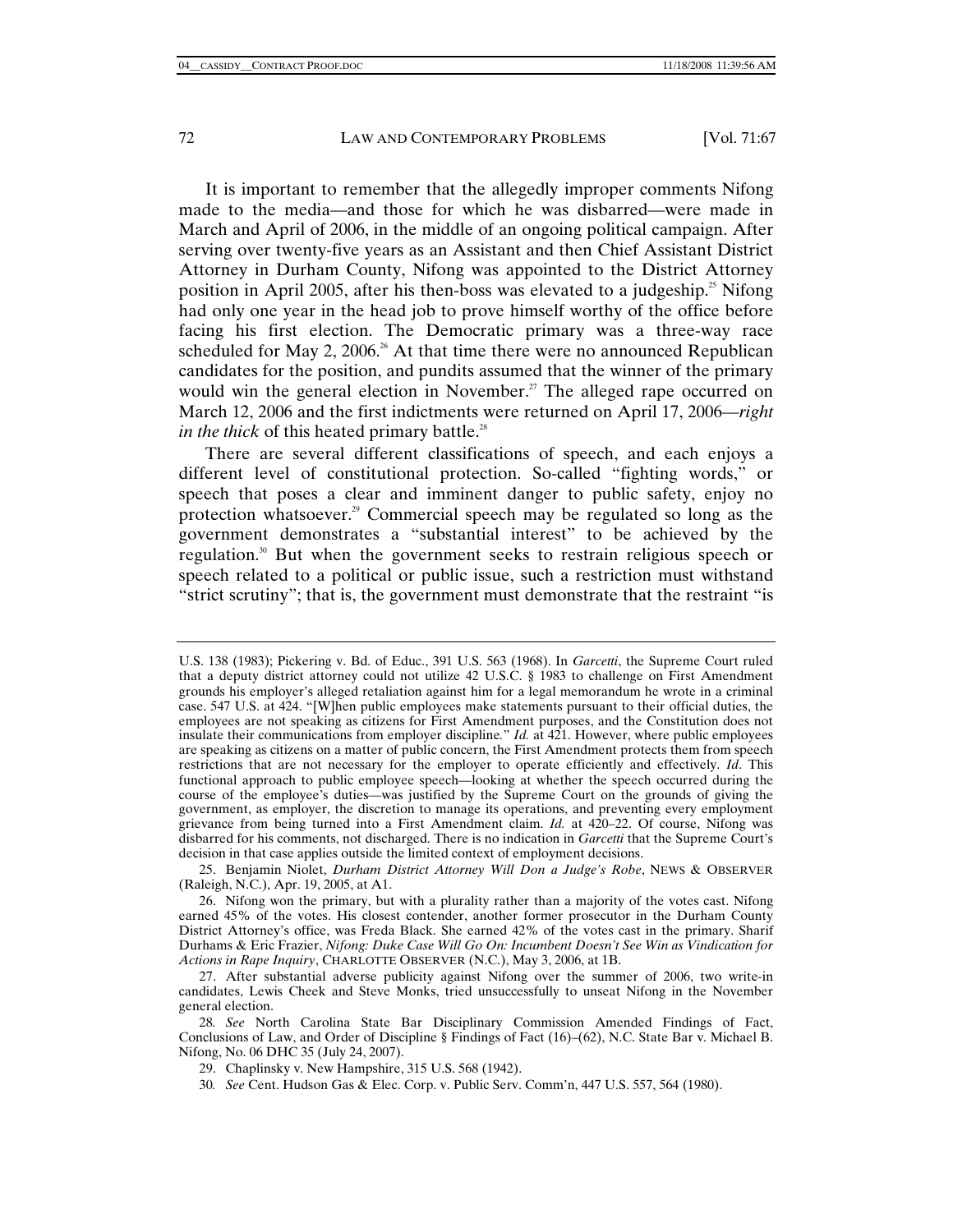(1) narrowly tailored, to serve (2) a compelling state interest."31 The courts entertain a "heavy presumption" that every prior restraint on protected speech is unconstitutional.<sup>3</sup>

Attorney speech about ongoing cases serves a valuable public function. "[T]he subject matter of legal proceedings is often of direct significance in debate and deliberation over questions of public policy."33 At least in the context of attempts to regulate the *media's* access to judicial proceedings, the Supreme Court has stated that "it would be difficult to single out any aspect of government of higher . . . importance to the people than the manner in which criminal trials are conducted."34

Public speech by prosecutors serves several additional purposes not furthered by attorney speech generally.<sup>35</sup> First, the public has a right to be kept informed about how a prosecutor is using scarce public resources, and what choices he or she is making about law-enforcement priorities.<sup>36</sup> As public servants, prosecutors have a fiduciary obligation to apprise their constituents of how they are managing the public duties entrusted to them. Second, a prosecutor's comments to the media may serve to promote public safety by warning the public of continuing dangers in the community or cautioning them about particularly vulnerable activities.<sup>37</sup> Third, public statements by prosecutors may assist in ongoing investigations by encouraging other witnesses or victims to come forward with information.38 Prosecutors often utilize the press to request public assistance in catching criminals who might otherwise remain at large. Finally, public dissemination of a prosecutor's activities is necessary to fulfill the deterrent aims of the criminal law; unless the public is notified about indictments and convictions, other would-be perpetrators may not be appropriately dissuaded from engaging in criminal activity.<sup>39</sup>

Media statements by prosecutors—particularly while criminal investigations and trials are ongoing—pose several significant dangers. Intense media interests in criminal proceedings and the powerful effect of modern methods of communication can combine to turn previously "local" criminal investigations into worldwide public spectacles. A prosecutor's extrajudicial comments can jeopardize a defendant's right to a fair trial by implanting suggestions of guilt in the minds of the public before the charges can be fully and fairly exposed in a

- 37*. Id.* 38*. Id.*
- 

<sup>31</sup>*. See* Republican Party of Minn. v. White, 536 U.S. 765, 774–75 (2002); Procunier v. Martinez, 416 U.S. 396, 411 (1974).

 <sup>32.</sup> *See* Promotions, Ltd. v. Conrad, 420 U.S. 546, 558 (1975).

 <sup>33.</sup> MODEL RULES OF PROF'L CONDUCT R. 3.6 cmt. [1] (1994).

 <sup>34.</sup> Richmond Newspapers, Inc. v. Virginia, 448 U.S. 555, 575 (1980) (holding that the right of the press and the public to attend criminal trials is implicit in the guarantees of the First Amendment).

 <sup>35.</sup> R. MICHAEL CASSIDY, PROSECUTORIAL ETHICS 116 (2005).

<sup>36</sup>*. Id.* 

 <sup>39.</sup> In addition to serving a deterrent function, publicity about ongoing criminal cases provides an outlet for "community concern, hostility, and emotion," which is essential to achieve the cathartic effect of retributive justice. *Richmond Newspapers*, 448 U.S. at 571.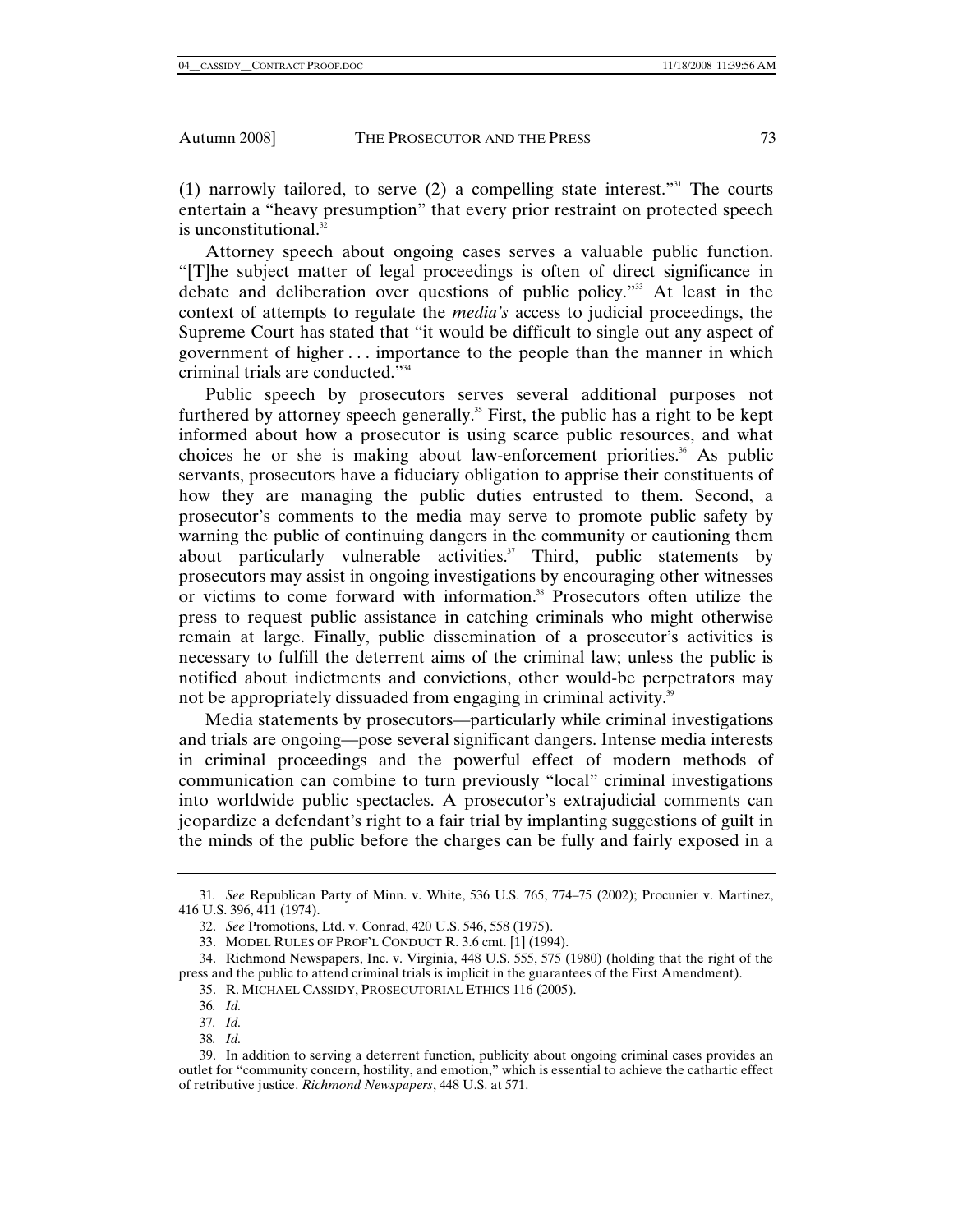court of law, thus undercutting the presumption of innocence to which all defendants are entitled. Statements to the media also risk irreparably destroying the defendant's reputation and ability to earn a livelihood. Even if the accused is subsequently acquitted of the charges, the taint left by the government's accusations of wrongdoing may never wash entirely clean. Finally, media coverage of the prosecutor's allegations may interfere with a defendant's Fifth Amendment right to remain silent.<sup>40</sup> If the government's theory of its case is widely broadcast, the defendant may feel compelled to respond rather than remain silent and put the government to its burden of proof. For each of these reasons, some curtailment of a prosecutor's comments to the media may be necessary to safeguard the fairness and accuracy of adjudicative proceedings.<sup>41</sup>

In *Gentile v. State Bar of Nevada*<sup>42</sup> the Supreme Court confronted this classic clash of values and set out the permissible contours of ethical restrictions on noncommercial attorney speech.<sup>43</sup> *Gentile* was actually two majority decisions. Five justices, in an opinion written by Chief Justice Rehnquist, ruled that Nevada's "substantial likelihood of material prejudice" standard satisfied First Amendment safeguards.<sup>44</sup> Rejecting a facial challenge to Nevada's disciplinary rule, the Rehnquist majority held that a "clear and present danger" need not be manifest before a state may constitutionally regulate attorney speech regarding ongoing cases.<sup>45</sup> The Rehnquist majority ruled that lawyers "in pending cases" may be subject to ethical restrictions on speech for which an ordinary citizen or the press could not be restricted<sup>46</sup> because "membership in the bar is a privilege burdened with conditions"47 and because such a restriction may be necessary to ensure a fair trial.<sup>48</sup>

In the second majority decision, five Justices led by Justice Kennedy ruled that the Nevada disciplinary rule then in effect was unconstitutionally vague as applied to the petitioner (a criminal-defense attorney) because Nevada's safe harbor allowed an attorney to state "without elaboration" the "general" nature of his claim or defense.49 Justice Kennedy believed that this imprecise language failed to give the petitioner in *Gentile* fair notice of what was permitted and

 <sup>40.</sup> U.S. CONST. amend. V.

<sup>41</sup>*. See generally* Scott M. Matheson, Jr., *The Prosecutor, the Press, and Free Speech*, 58 FORDHAM L. REV. 865, 868 (1990).

 <sup>42.</sup> Gentile v. State Bar of Nev., 501 U.S. 1030 (1991).

 <sup>43.</sup> Model Rule 3.6, prohibiting attorney speech that poses a substantial risk of materially prejudicing an adjudicative proceeding, was amended in 1994 to comport with *Gentile*. *See* MODEL RULES OF PROF'L CONDUCT R. 3.6 (2002).

<sup>44</sup>*. Gentile*, 501 U.S. at 1076.

<sup>45</sup>*. Id*. at 1074–76.

<sup>46</sup>*. Id.* at 1070–71.

<sup>47</sup>*. Id*. at 1066 (quoting In re Rouss, 116 N.E. 782, 783 (1917)). "[A]lthough litigants do not 'surrender their First Amendment rights at the courthouse door,' those rights may be subordinated to other interests that arise *in this setting*." *Id*. at 1073 (quoting Seattle Times Co. v. Rhinehart, 467 U.S. 20, 32–33 (1984) (emphasis added)).

<sup>48</sup>*. Id*. at 1073–75.

<sup>49</sup>*. Id.* at 1048–49.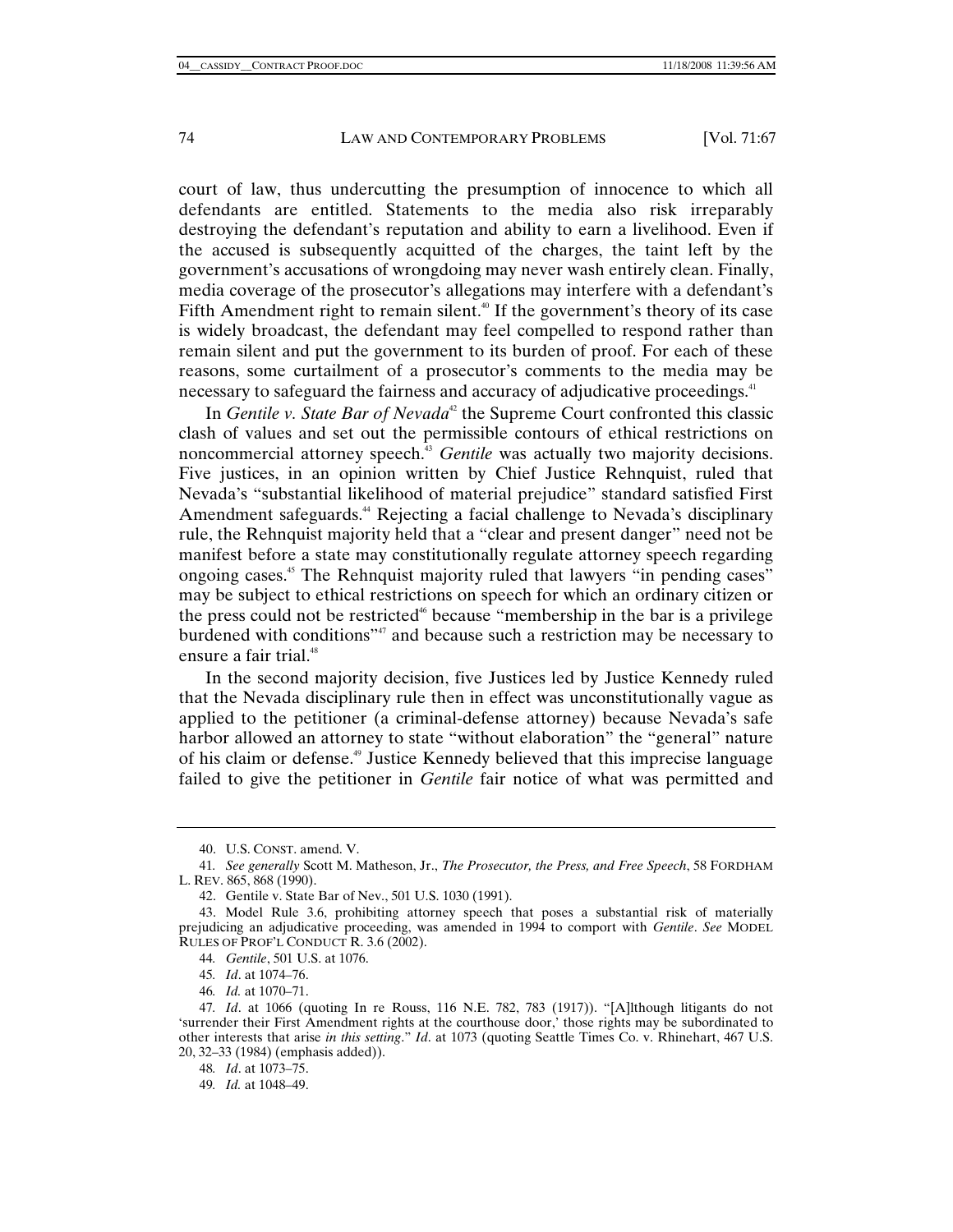what was prohibited.<sup>50</sup> The "swing" vote was cast by Justice O'Connor; she joined the Rehnquist majority in approving the "substantial likelihood of material prejudice" standard and the Kennedy majority in finding the Nevada safe-harbor provision impermissibly vague. $51$ 

Viewed through the lens of *Gentile,* the discipline of Nifong may seem to satisfy First Amendment standards. After all, the pertinent North Carolina Rule incorporates the "substantial likelihood of material prejudice" standard upheld by the Supreme Court in *Gentile*.<sup>52</sup> But *Gentile* is far from the Supreme Court's final word on the subject of attorney speech. In its more recent decision, *Republican Party of Minnesota v. White,* the Supreme Court ruled in another closely divided 5–4 opinion that a Minnesota rule of judicial conduct applicable to judicial candidates violated the First Amendment.53 The disciplinary rule at issue applied both to sitting judges and to practicing attorneys and prohibited a candidate for judicial office from "announcing his or her views on disputed legal or political issues."54 Justice Scalia, writing for the majority, ruled that this judicial canon was a content-based restriction subject to strict scrutiny.<sup>55</sup> Addressing Minnesota's decision to select judges by election, Scalia noted that "if the state chooses to tap the energy and the legitimizing power of the democratic process, it must accord the participants in that process . . . the First Amendment rights that attach to their roles."<sup>56</sup> "We have never allowed the government to prohibit candidates from communicating relevant information to voters during an election."<sup>57</sup> "[T]he announce clause . . . burdens a category of speech that is 'at the core of our First Amendment freedoms'—speech about the qualifications of candidates for public office."<sup>58</sup>

In *White*, Justice Scalia rejected the argument that the state's real or perceived goal in "impartiality" could satisfy its heavy burden of justifying its "announce" clause under strict-scrutiny analysis.<sup>59</sup> If impartiality means neutrality toward parties, the regulation was vastly underinclusive because it prohibited speech about disputed legal or political issues, saying absolutely

 <sup>50.</sup> The 1994 amendment to Model Rule 3.6 deleted the words "general" and "without elaboration," which had been found unconstitutionally vague by the Kennedy majority in *Gentile*.

<sup>51</sup>*. Gentile*, 501 U.S. at 1081–82.

<sup>52</sup>*. Id.* at 1075.

 <sup>53.</sup> Republican Party of Minn. v. White, 536 U.S. 765 (2002).

<sup>54</sup>*. Id.* at 768.

<sup>55</sup>*. Id.* at 774.

<sup>56</sup>*. Id.* at 788 (quoting Renne v. Geary, 501 U.S. 312, 349 (1991) (Marshall, J., dissenting)).

<sup>57</sup>*. Id.* at 782. "The role that elected officials play in our society makes it all the more imperative that they be allowed freely to express themselves on matters of current public importance." *Id.* at 781– 82 (quoting Wood v. Georgia, 370 U.S. 375, 395 (1962)).

<sup>58</sup>*. White*, 536 U.S. at 774 (quoting Republican Party of Minn. v. Kelly, 247 F.3d 854, 863 (8th Cir. 2001)). The "announce clause" is a canon of the Minnesota Code of Judicial Conduct providing that a "candidate for a judicial office, including an incumbent judge," is prohibited from "announc[ing] his or her views on disputed legal or political issues." Minn. Code of Judicial Conduct, Canon 5(A)(3)(d)(i)  $(2000).$ 

<sup>59</sup>*. White*, 536 U.S. at 776–80.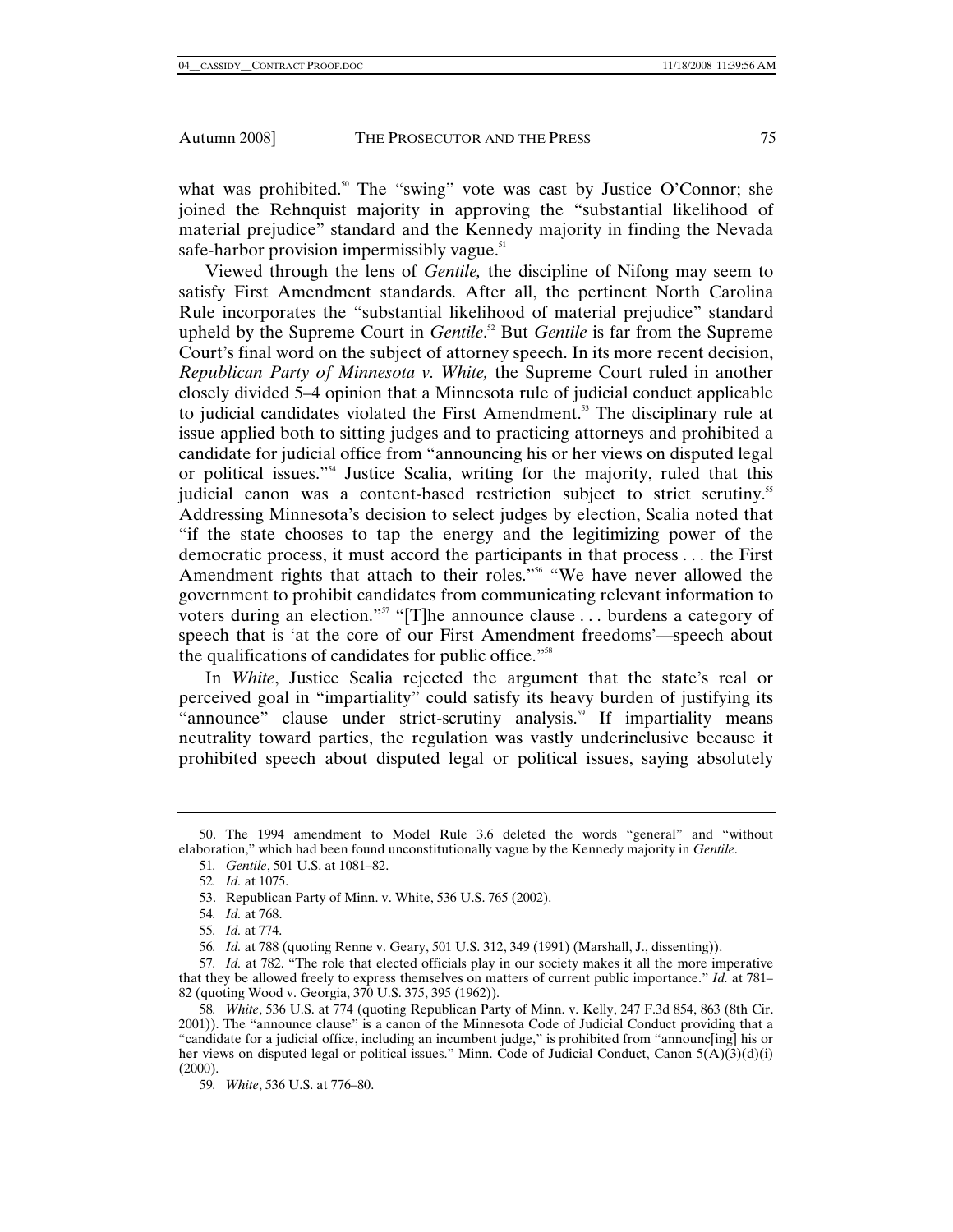nothing about the parties to a dispute.<sup>60</sup> According to Justice Scalia, if the state's goal were to select judges with no preconceptions on legal issues, this could not be a compelling interest because it would be both impossible and undesirable to do so.61 Justice Scalia recognized that lower courts had narrowed the reach of the Minnesota announce clause to "*disputed issues that are likely to come before the candidate if he is elected judge.*"62 However, Justice Scalia did not think that this limiting construction saved the canon from constitutional infirmity because "[t]here is almost no legal or political issue that is unlikely to come before a judge of an American court, state or federal, of general jurisdiction."<sup>63</sup> Justice Scalia reasoned that if electing judges who have no prior opinions on legal issues is not a compelling state interest, pretending to preserve the "appearance" of this lack of preconception could not reasonably constitute a compelling state interest, either.<sup>64</sup>

The Court's decision in *White* has provided "enormous momentum" to attacks on the ABA's Model Code of Judicial Conduct, and the state rules derived therefrom.<sup>65</sup> There is now ample basis for doubting whether Model Rules 3.6 and 3.8 could survive a similar constitutional challenge. First, five of the nine justices who participated in deciding *Gentile* are no longer sitting on the Court. Even former Chief Justice Rehnquist, who wrote in *Gentile* that membership in the bar entails some sacrifice of the privileges normally enjoyed by private citizens, joined the *White* majority in ruling that *members of the bar running for office* must be allowed to state their views on matters of public importance.<sup>66</sup> After *White*, if states choose to select their prosecutors through the electoral process, they are going to have to tolerate a certain amount of campaign rhetoric (even case-based campaign rhetoric). To paraphrase Justice O'Connor's concurring opinion in *White*, if North Carolina has a problem with overzealous statements made by prosecutors to the media during a reelection campaign, it is a problem that the state has largely brought upon itself by the manner in which it has chosen to select its district attorneys.<sup> $\sigma$ </sup> When core political speech is at issue, the First Amendment requires states to give "breathing space"68 to the communication of information.

Moreover, the Rehnquist majority in *Gentile* did not really apply strict scrutiny to Nevada Rule 3.6, at least as that test was later construed and applied

<sup>60</sup>*. Id.* at 776.

<sup>61</sup>*. Id*. at 777–78.

<sup>62</sup>*. Id.* at 771 (emphasis added).

<sup>63</sup>*. Id.* at 772 (quoting Buckley v. Ill. Judicial Inquiry Bd., 997 F.2d 224, 229 (7th Cir. 1993)).

<sup>64</sup>*. White*, 536 U.S. at 778.

 <sup>65.</sup> George D. Brown, *Political Judges and Popular Justice: A Conservative Victory or a Conservative Dilemma?*, 49 WM. & MARY L. REV. 1543 (arguing that *White* has led to the further politicization of judicial campaigns, which should be considered a disturbing trend for federalists who care about the competence of the state judiciary).

<sup>66</sup>*. See* Gentile v. State Bar of Nev., 501 U.S. 1030, 1066 (1991); *White*, 536 U.S. at 788.

<sup>67</sup>*. White*, 536 U.S. at 792.

 <sup>68.</sup> Brown v. Hartlage, 456 U.S. 45, 60 (1982) (quoting N.Y. Times Co. v. Sullivan, 376 U.S. 254, 272 (1964)).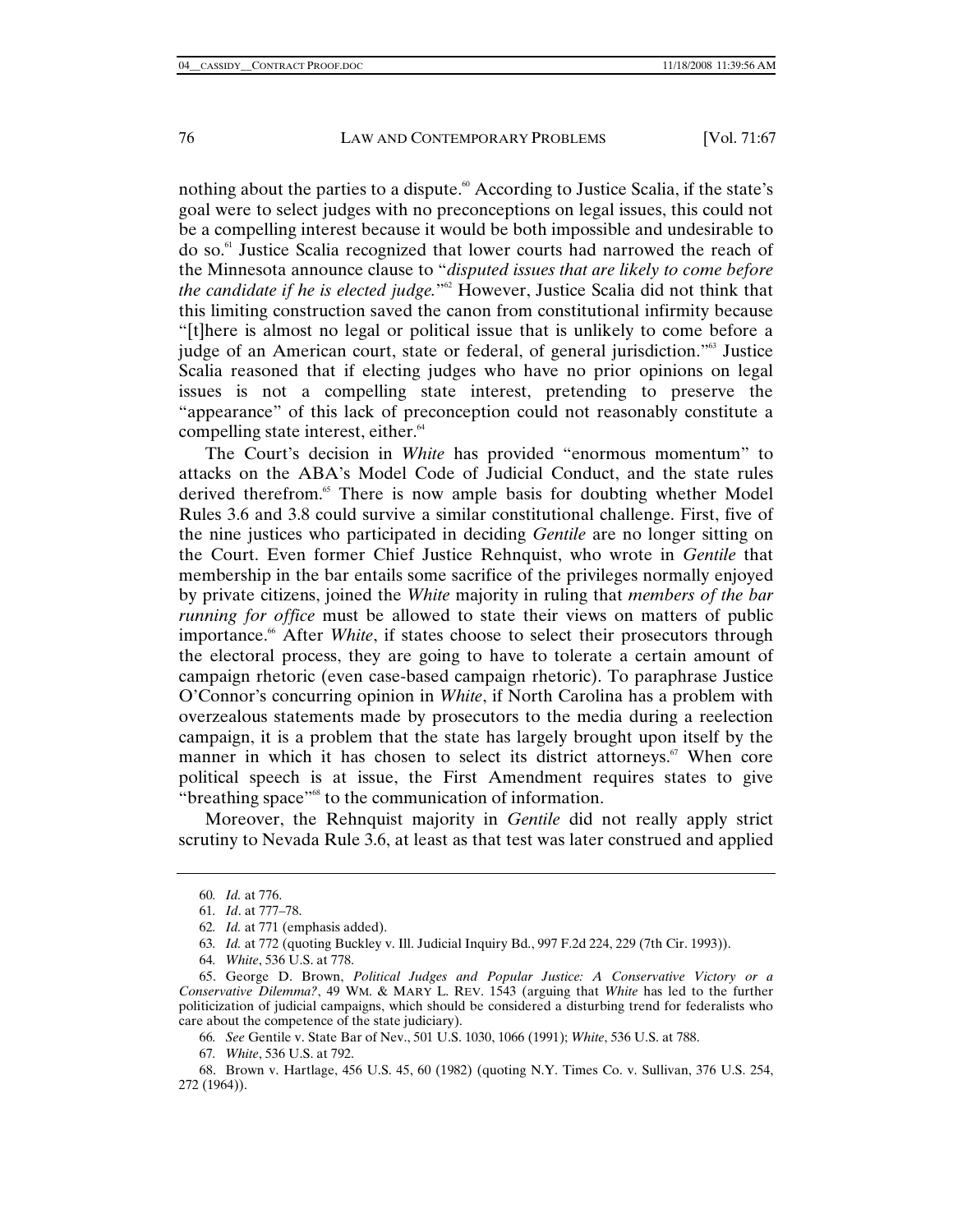in *White*. Rehnquist's opinion in *Gentile* did not invoke the term "strict scrutiny," nor did it demand an explanation for the restriction that was "compelling." The Rehnquist majority in *Gentile* simply ruled that states strike a permissible *"balance"* between the interests of the speaker and the state's own interest in regulating the legal profession when they prohibit attorney speech that poses a "substantial likelihood of material prejudice" to a proceeding.<sup>69</sup> This is really not strict scrutiny at all. When political speech is at issue, a proper application of strict scrutiny requires the state to demonstrate that the restriction serves a compelling state interest and that it is narrowly tailored to serve that interest.<sup>70</sup> The court should not "weigh" the value of the speech, or "balance" the speaker's interest in making public comment against the state's interest in restricting it.

One reading of *Gentile* and *White* might suggest a relevant distinction between comments about pending cases and comments involving general legal issues likely to arise before a court in the future.<sup> $n$ </sup> Under this view, the former might be regulated under a standard less exacting than the "clear and present danger" test, while the latter may not be. The Court in *White* appeared to leave room to regulate the speech of judicial candidates about litigation actually pending before them.72 But this distinction does not survive a close reading of *White* or its progeny, at least with respect to *elected* prosecutors commenting about pending cases or investigations. The respondents and dissenters in *White* relied upon a construction of "impartiality" that would include "openmindedness"; that is, the state has a compelling interest in protecting the fairness of adjudicatory hearings by ensuring that judges are disinterested and willing to remain receptive to competing arguments.<sup>73</sup> They argued that the Minnesota announce clause furthered this interest in open-mindedness by

 <sup>69.</sup> *Gentile*, 501 U.S. at 1075.

<sup>70</sup>*. White*, 536 U.S. at 774–75 (citing Eu v. S.F. County Democratic Central Comm., 489 U.S. 214, 222 (1989)).

<sup>71</sup>*. Gentile* suggests that greater restraint on attorney speech is allowed when a case is ongoing than when it is completed. 501 U.S. at 1074 ("[T]he speech of lawyers representing clients in pending cases may be regulated under a less demanding standard than that established for regulation of the  $press \ldots$ .").

<sup>72</sup>*. See White*, 536 U.S. at 770 (expressing "no view" on whether a judicial canon prohibiting a candidate from "promising to decide an issue [in] a particular way" would violate the First Amendment).

<sup>73</sup>*. Id.* at 778, 815 (Ginsburg, J., dissenting). Justice Scalia recognized that this third definition of impartiality *might* present a compelling state interest in limiting judicial speech during an election, but he did not proceed to consider whether Minnesota's canon was narrowly tailored to further this interest because he did not believe that "open-mindedness" was the true purpose motivating the enactment. *Id.* at 778. A judicial candidate in Minnesota may state his position on legal matters—both before running for election and after being elected—by writing books and giving speeches. *See* MINN. CODE OF JUDICIAL CONDUCT, Canon 4(B) (2000). If impartiality in terms of "open-mindedness" were truly the purpose behind the "announce" clause, Scalia felt that such activity would have been limited as well. "[A] law cannot be regarded as protecting an interest of the highest order, and thus as justifying a restriction upon truthful speech, when it leaves appreciable damage to that supposedly vital interest unprohibited." *White*, 536 U.S. at 780 (quoting Fla. Star v B.J.F., 491 U.S. 524, 541–42 (1989) (Scalia, J., concurring) (internal quotation marks and citation omitted)).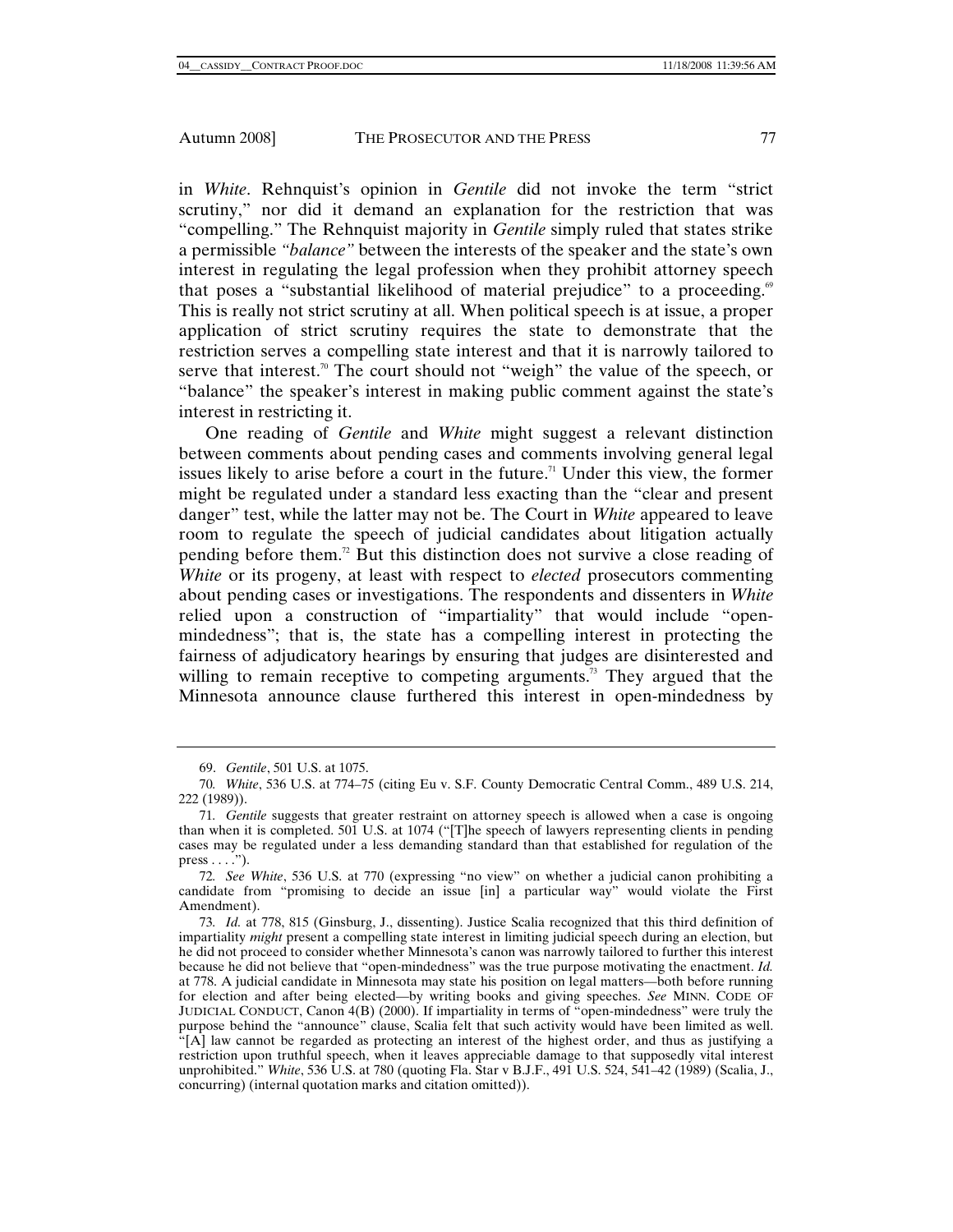promoting both an unbiased, disinterested judiciary and the public appearance of neutrality.<sup>74</sup>

After *White*, however, several federal courts have struck down so-called "pledges or promises" clauses of state judicial codes that prohibited judges from publicly stating their position on matters pending or likely to come before the court.75 Relying on *White*, these courts have ruled that the "pledges or promises" provision before the court was not narrowly tailored to further the state's interest in an impartial judiciary.<sup>76</sup> When a judge stakes out his position on a certain legal subject through extrajudicial speech, this may present risks to the fairness of adjudicatory proceedings. To secure a fair trial for his or her client, a future litigant may have to move to recuse the judge who made the statements. Recusal hearings are fraught with costs to the state—including the consumption of scarce court time, the risk of error, and the delay from appeal. But those courts that have struck down "pledges or promises" clauses in state judicial canons since *White* have recognized that these risks do not justify prohibiting pledges or promises altogether, except perhaps specific promises about how a particular case will be decided.<sup>7</sup> The same is true of a prosecutor's speech about pending cases during a campaign. Such speech may taint the views of potential members of the venire. It may make the trial judge's task more difficult in weeding out potential jurors who have read about the case or already formed an opinion about the defendant. It may require a change of venue. But, at a minimum, the lesson of *White* is that, regarding campaign speech, the mere *potential* of added burdens to the state is not a sufficiently compelling justification to survive strict scrutiny.

A second possible way to distinguish *White* from the Nifong matter is the type of election involved; that is, one might argue that judicial elections are different than elections in the legislative and executive branches of government, and that prohibitions on speech that might be permissible in one forum might be impermissible in another. Indeed, Justice Ginsburg in *White* accused the majority of taking an "election is an election" approach to constitutional

<sup>74</sup>*. See id.* at 815–17 (Ginsburg, J., dissenting).

<sup>75</sup>*. Cf*. ABA MODEL CODE OF JUDICIAL CONDUCT, Canon 3(B)(10) (1999) ("A judge shall not, with respect to cases, controversies or issues that are likely to come before the court, make pledges, promises or commitments that are inconsistent with the impartial performance of the adjudicative duties of the office.").

<sup>76</sup>*. See* Pa. Family Inst., Inc. v. Celluci, 489 F. Supp. 2d 447, 456–57 (E.D. Pa. 2007) (summarizing cases since *White* and issuing a preliminary injunction against the enforcement of Pennsylvania's "pledges or promises" clause); *see also* Family Trust Found. of Ky., Inc. v. Ky. Judicial Conduct Comm'n, 388 F.3d 224, 228 (6th Cir. 2004) (denying a stay of injunction prohibiting enforcement of Kentucky "pledges or promises" clause, and agreeing that such clause was a de facto "announce" clause in disguise).

<sup>77</sup>*. See* Ind. Right to Life, Inc. v. Shepard, 463 F. Supp. 2d 879, 889 (N.D. Ind. 2006) ("[T]here is no real distinction between announcing one's views on legal or political issues and making statements that commit, or 'appear to commit,' a judicial candidate with respect to cases, controversies, and issues that are likely to come before the court." (quoting N.D. Family Alliance, Inc. v. Bader, 361 F. Supp. 2d 1021, 1042 (D.N.D. 2005))). A canon that prohibited judges or judicial candidates from making commitments to "certain results in particular cases" would be more narrowly tailored to accommodate speech.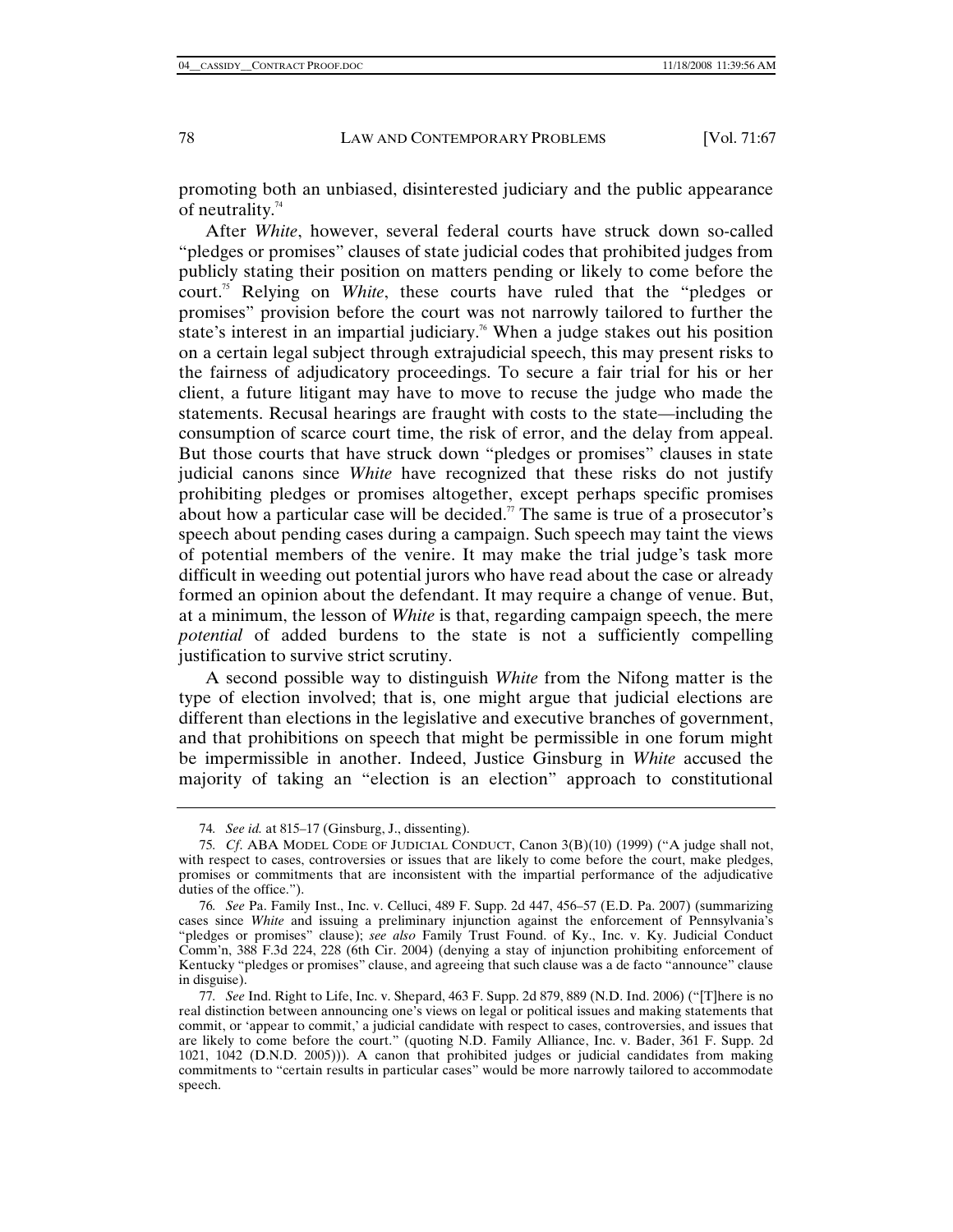analysis.78 She argued that judicial elections are indeed different from elections for legislative or executive office because the populace is not choosing a candidate who would act at their behest, but rather is choosing a magistrate who would act as a neutral, removed from "partisan fray."<sup>79</sup> In his majority opinion Justice Scalia declined to address directly the question of whether the First Amendment allows greater regulation of judicial campaigns than of other elective offices,<sup>80</sup> but stated that "*even if*" this were true, the Minnesota canon failed strict scrutiny.81 Thus, the important lesson of *White* is that *if* there is a relevant distinction between judicial elections and legislative or executive elections, attorneys running for legislative or executive office (like Nifong) are entitled to *more* deference than judges, not less.<sup>82</sup>

In considering whether *Gentile* is still good law with respect to elected prosecutors following *White*, it may be helpful to consider a recent example of judicial speech that was determined to be protected by the First Amendment. In *Mississippi Commission on Judicial Performance v. Wilkerson*, the Supreme Court of Mississippi declined to impose sanctions on a sitting judge whose comments in a letter to the editor of a newspaper (and subsequently during a radio interview) took a position against gay-rights legislation.<sup>83</sup> The sitting judge indicated that homosexuality was a mental "illness" and that in his opinion gays "belong in mental institutions."84 The Judicial Conduct Commission recommended that the judge be sanctioned for conduct "that cast[s] doubt on the judge's capacity to act impartially."<sup>85</sup> The Supreme Court of Mississippi, citing *White*, declined to sanction the judge, ruling that the judge's comments were constitutionally protected and that the requested discipline would violate the First Amendment.86 The court rejected the state's interest in the "impartiality" of jurists as justifying the restraint on Wilkerson's speech because a motion to recuse any judge who revealed such anti-gay bias would more narrowly satisfy the state's compelling interest in an impartial judiciary. $\mathbf{S}^{\text{S}}$  Quite simply, if such comments by a sitting judge about homosexuality are protected after *White*, it seems hard to imagine that many of the statements that Nifong made to the media about the Duke lacrosse investigation would not be similarly protected had Nifong raised a First Amendment defense in his disbarment proceeding.

- 85*. Id.* at 1009 (quoting MISS. CODE OF JUDICIAL CONDUCT Canon 4(A)(1) (2002)).
- 86*. Id.* at 1013.

<sup>78</sup>*. White*, 536 U.S. at 805.

<sup>79</sup>*. Id*. at 806–07.

<sup>80</sup>*. Id.* at 783.

<sup>81</sup>*. Id.*

<sup>82</sup>*. Cf.* Weaver v. Bonner, 309 F.3d 1312, 1321 (11th Cir. 2002).

 <sup>83. 876</sup> So. 2d 1006 (Miss. 2004).

<sup>84</sup>*. Id.* at 1008.

<sup>87</sup>*. Id.* at 1015 ("We find no compelling state interest in requiring a partial judge to keep quiet about his prejudice so that he or she will appear impartial.").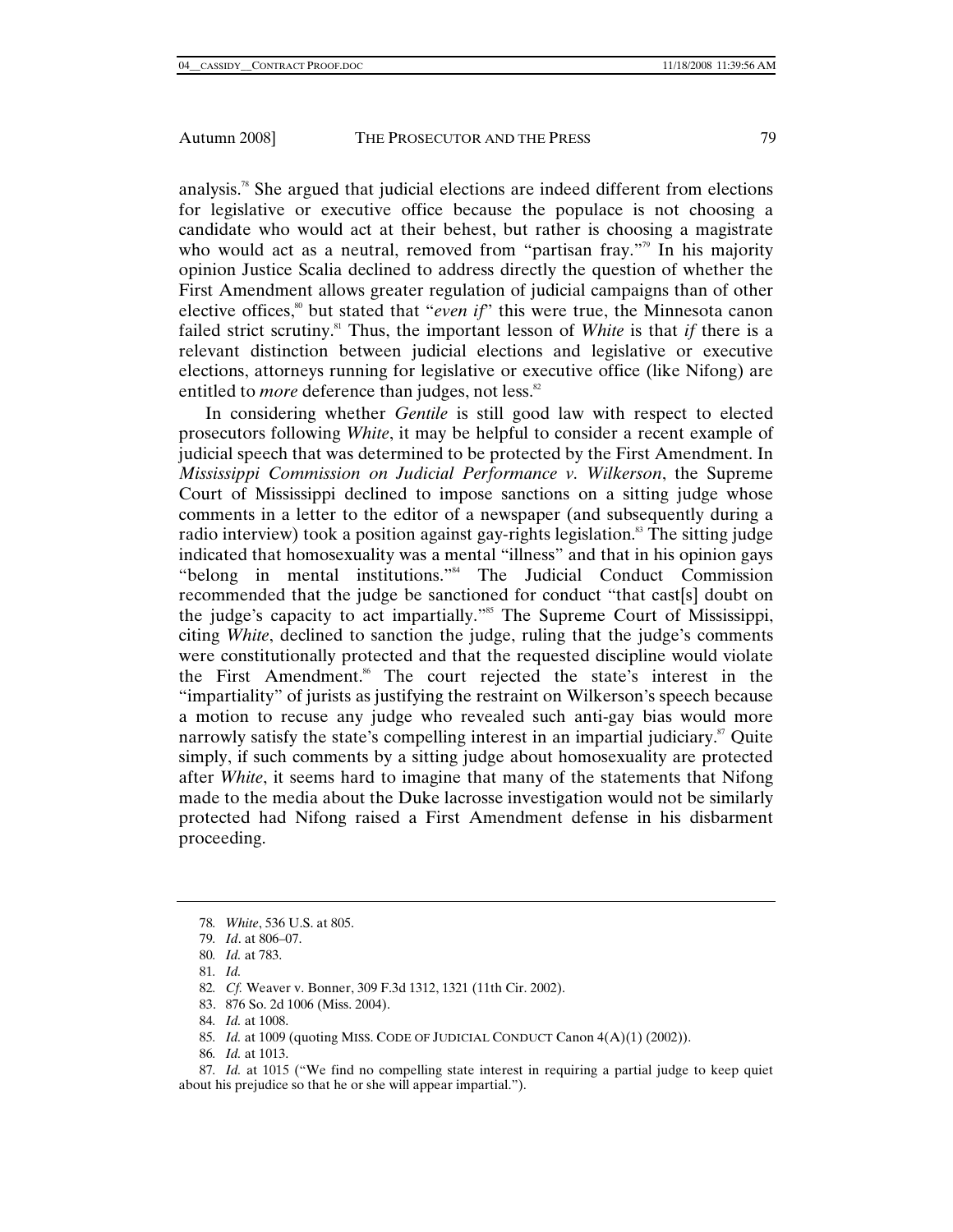#### IV

# DO MODEL RULES 3.6 AND 3.8(F) SURVIVE STRICT SCRUTINY AFTER *WHITE*?

If *White* controls and the court applies strict scrutiny for the speech of elected prosecutors, then there is ample room to argue that no compelling government interest is served by certain provisions in Model Rules 3.6 and 3.8(f). A restraint on speech will survive strict scrutiny only if "the restriction operate[s] without unnecessarily circumscribing protected expression."88

# A. Potential Infirmities in Model Rule 3.6

As noted above, one could argue that states may not restrict the political speech of elected prosecutors unless such speech presents a "clear" or "imminent" threat to ongoing judicial proceedings. Such an attorney disciplinary standard is already in effect in many states.<sup>89</sup> Moreover, even if the "substantial risk" standard of Model Rule 3.6 survives *White*, Comment [5] to Model Rule 3.6 essentially creates a presumption that certain topics pose a substantial likelihood of materially prejudicing an adjudicatory proceeding. Two topics listed in Comment [5] seem particularly suspect under true strictscrutiny analysis.

The first dubious "off-limits" topic is the "identity of witnesses."<sup>90</sup> What compelling government interest justifies precluding a prosecutor from identifying the witnesses to criminal proceedings? Arguably, public identification could invade the individual's privacy or subject a witness to possible intimidation prior to trial. However, even if those interests are compelling, this limitation is not narrowly tailored to serve either of them. Identifying a witness is presumptively prejudicial regardless of what type of a criminal proceeding the witness is involved in (for example, larceny or rape), regardless of whether the witness has consented to his or her name's being disclosed (for example, a corporate whistleblower who has already given statements to the media), and regardless of whether the identification occurs six months prior to trial or six hours. Imagine the case of the victim of a vicious home invasion, beating, and robbery in which the victim identified the perpetrator from the hospital bed. Read literally, Model Rule 3.6(a) Comment [5] would prohibit the prosecutor from announcing to the media that "John Jones was attacked at gunpoint in his home last night and is in critical condition, but is expected to recover and be able to testify at trial." Because the victim is also a witness, such a statement would violate the literal terms of the comment. Although there may be circumstances in which the prosecutor may choose for strategic or policy reasons to withhold the name of a crime victim, $91$  there

<sup>88</sup>*. Brown v. Hartlage*, 456 U.S. 45, 54 (1982).

<sup>89</sup>*. See supra* note 12.

 <sup>90.</sup> MODEL RULES OF PROF'L CONDUCT R. 3.6(a) cmt. [5](1) (1994).

 <sup>91.</sup> Many state statutes prohibit law enforcement officials from releasing the name of sexualassault victims. *See, e.g.*, CAL. PEN. CODE § 293 (2007); N.Y. CIV. RIGHTS LAW § 50-b (Consol. 2007).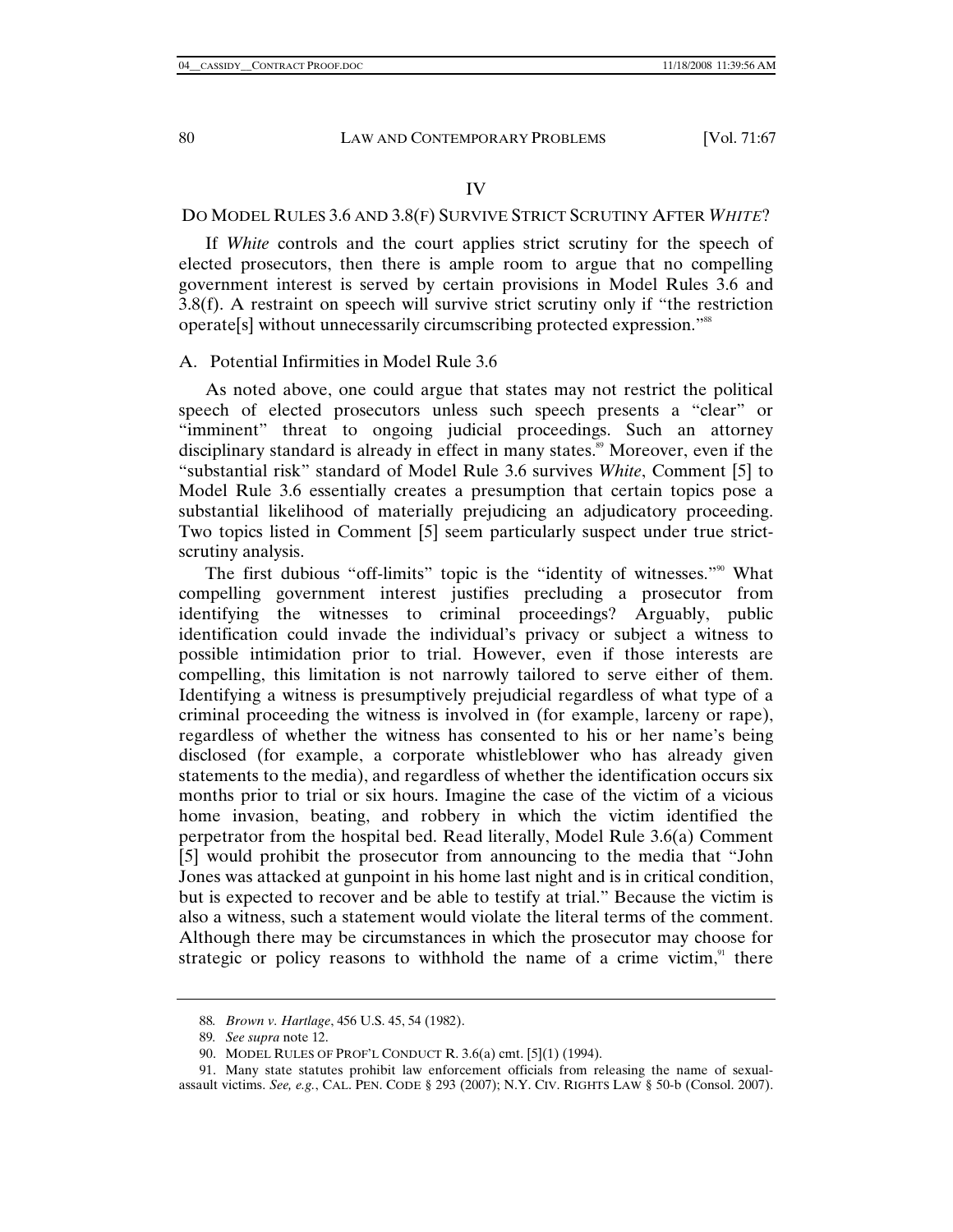appears to be no categorical reason to preclude it in all circumstances.

Certainly, the identity of the victim–witness will eventually be revealed in court. Comment [5] also includes in the list of presumptively prejudicial material any public comment regarding the "identity or nature of physical evidence expected to be presented."<sup>92</sup> This too may be overbroad. A literal reading of the comment would prevent a district attorney from commenting that an alleged victim suffered severe physical injuries, assuming that this evidence was expected to be presented at trial (for example, in an assault case that the alleged victim suffered a stab wound, or in a rape case that the alleged victim suffered scratching, bruising, and vaginal swelling). It would also prohibit a prosecutor from announcing to the media that, upon completion of a lengthy narcotics investigation, police had seized 200 kilograms of high-purity cocaine—or that a terrorist plot aimed at JFK airport was thwarted and a truckload of explosives was uncovered. It would be rare indeed to find a prosecutor in this country who did not think that statements like these are critical to informing the public about dangerous activity afoot in the community. "The public has a right to know about threats to its safety and measures aimed at assuring its security."93

Certainly, it is not uncommon for prosecutors or police to display seized evidence at a press conference announcing an arrest or indictment, such as a large cache of narcotics, seized weapons, or other contraband. The only conceivable justification for prohibiting such speech is that, once the public learns of the presence of physical evidence, it may reach conclusions about the guilt of the defendant even if that same evidence is later suppressed or not introduced at trial. But again, the limitation on Model Rule 3.6 is not narrowly tailored to meet even this legitimate government objective. The limitation applies whether the prosecutor mentions physical evidence inextricably linked to the defendant ("the defendant's fingerprints were found at the scene") or generic evidence seized during the investigation but not necessarily tied by circumstances or forensics to a named defendant ("the perpetrator, in his haste to get out of the bank, left a bag of money at the door"). The rule simply does not distinguish between theses two very different types of situations.

Furthermore, the rule says nothing about timing. If a statement about physical evidence seized is made soon after arrest and well before trial, it is unlikely to have any effect on the proceedings—even if the physical evidence is later suppressed.<sup>94</sup> Individual voir dire of potential jurors prior to trial may serve

Even in states that have not enacted such express prohibitions, prosecutors routinely decline to release the name of rape victims in order to encourage reporting and to protect the victim's privacy.

 <sup>92.</sup> MODEL RULES OF PROF'L CONDUCT R. 3.6(a) cmt. [5](3).

 <sup>93.</sup> MODEL RULES OF PROF'L CONDUCT R. 3.6(a) cmt. [1].

 <sup>94. &</sup>quot;That time soothes and erases is a perfectly natural phenomenon." Patton v. Yount, 467 U.S. 1025, 1034 (1984) (ruling that when the trial took place four years after allegedly prejudicial publicity, the trial court did not commit manifest error in finding the jury impartial).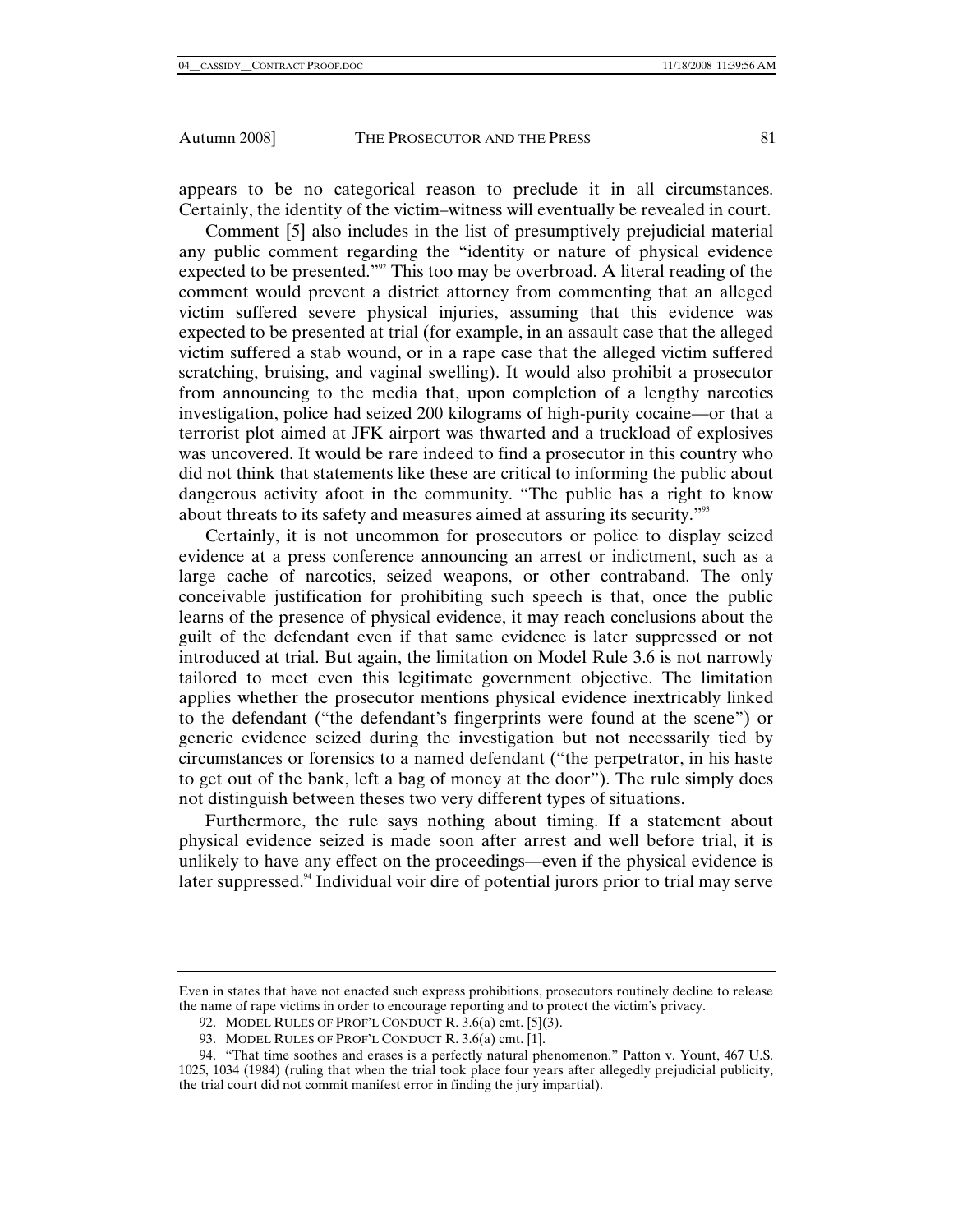to screen out citizens who have heard or seen public reports of the case.<sup>95</sup> It is notable that the precursor to Model Rule 3.6, ABA Model Code of Professional Responsibility DR 7-107, allowed an attorney associated with a criminal investigation to make public comment "at the time of [the] seizure, [about] a description of the physical evidence seized, other than a confession, admission, or statement."96

In addition, Model Rule 3.6 harbors several lurking vagueness problems. In the list of topics that "ordinarily" will result in substantial prejudice contained in Comment [5], subparagraph (1) refers to "the character . . . reputation or criminal record of a party, *suspect* . . . or witness," and subparagraph (2) refers to the "existence or contents of any confession . . . or statement" given by a defendant or *suspect*, or the failure of one or the other to give such a statement.<sup>97</sup> These subparagraphs relate back to Model Rule 3.6(a); that is, statements about these topics are only improper if they pose a substantial risk of prejudicing an adjudicatory proceeding.<sup>98</sup> However, the word "suspect" is capable of at least two possible constructions. The word "suspect" could have been placed in the rule for timing reasons; during an investigation it is impermissible to discuss the confession of a suspect, and after an indictment it is impermissible to discuss the confession of a charged defendant. Or the rule could be suggesting that it is impermissible to discuss the confession or criminal record of a suspect, regardless of whether that person ends up being indicted, if the discussion poses a risk of prejudicing the proceedings against other defendants. Neither the rule nor its comments shed any light on which of these two constructions is correct.

Imagine the case of an armed bank robbery committed by three perpetrators. One of the suspects is shot and killed by police as he flees the bank and dies at the scene. Could the prosecutor, consistent with Model Rule 3.6, talk to the media about the prior criminal record or deathbed confession of that deceased accomplice? This is more than a rhetorical question. Nifong made several statements to the media that were disparaging of the Duke lacrosse team generally, including criticizing its players for being "hooligans" and for failing to come forward with information.<sup>99</sup> Yet only three of these players were indicted.100 When one reads the disciplinary opinion and the transcript of the hearing order, one cannot help but be left with the impression that the panel

<sup>95</sup>*. See* Gentile v. State Bar of Nev., 501 U.S. 1030, 1044 (1991) (Kennedy, J.) (suggesting that the length of time before the trial and the size of the county population are important factors to consider in determining whether the "substantial likelihood of material prejudice" standard is met).

<sup>96</sup>*. See* ABA MODEL CODE OF PROFESSIONAL RESPONSIBILITY DR-7-107(C)(7) (1969).

 <sup>97.</sup> MODEL RULES OF PROF'L CONDUCT R. 3.6(a) cmt. [5](1) (emphasis added).

<sup>98</sup>*. See* Devine v. Robinson, 131 F. Supp. 2d 963, 970 (N.D. Ill. 2001) ("[R]ead in the context of the entire rule, subparagraph (b) is easily understood as relating back to subparagraph (a).").

 <sup>99.</sup> North Carolina State Bar Disciplinary Commission Amended Findings of Fact, Conclusions of Law, and Order of Discipline § Findings of Fact (19), (40), N.C. State Bar v. Michael B. Nifong, No. 06 DHC 35 (July 24, 2007).

<sup>100</sup>*. See* Shaila Dewan, *3rd Duke Lacrosse Player Is Indicted in Rape Case*, N.Y. TIMES, May 16, 2006, at A16.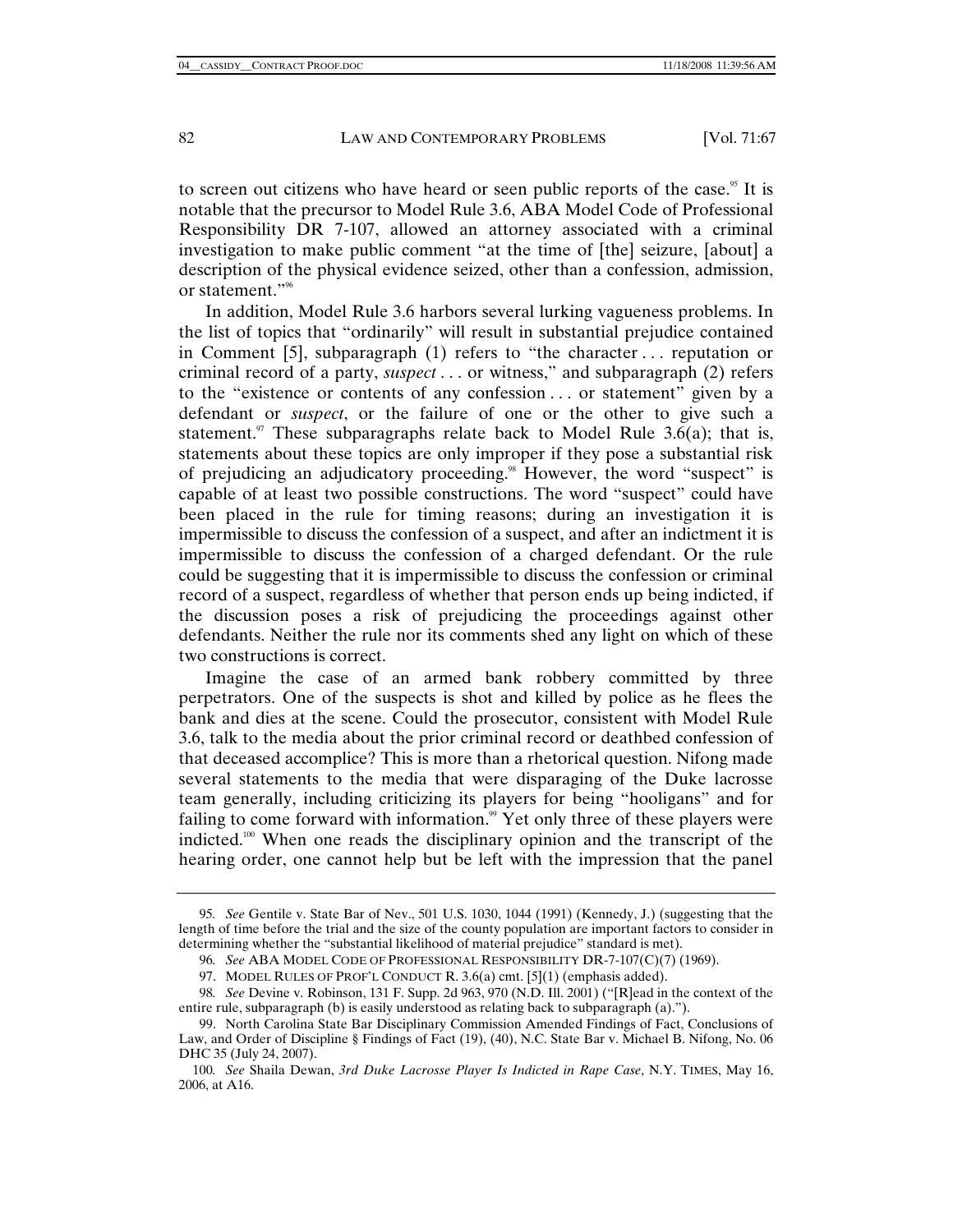believed Nifong had impermissibly tainted the reputation of the entire Duke lacrosse program.<sup>101</sup> Is it permissible to discipline Nifong for comments related to suspects who were never indicted and therefore could not have had their adjudicatory proceedings tainted? What "compelling" interest does the state have in preventing a prosecutor from discussing alleged "hooliganism" of varsity athletes at an elite university or their tendency to stick together in the face of adversity?

The public-records safe-harbor in Model Rule 3.6(b) is also subject to a vagueness objection. Model Rule 3.6(b) contains a list of matters that an attorney "may state" to the media during a pending judicial proceeding, "[n]otwithstanding" the prohibitions in paragraph (a).<sup>102</sup> That is, if the subject of a media statement falls within the safe harbor of paragraph (b), an attorney may discuss it even if the matter poses a substantial likelihood of materially prejudicing the proceeding.103 One of the topics listed in the safe-harbor provision of Model Rule 3.6(b) is "information contained in a public record."<sup>104</sup> If the matter the prosecutor discusses with the media is already in the "public record," it does not constitute an ethical violation for the prosecutor to repeat the matter to the press.105 For example, it is ordinarily improper for a prosecutor to refer publicly to the prior criminal record of the accused.<sup>106</sup> But if the prosecutor files a written bail request in court that details the defendant's criminal past in support of an argument for dangerousness, that past has become part of a "public record" and is thereafter open for official comment.

But what does "public record" mean? Does it mean information contained in an official, publicly available *government* record? Or does it mean information that is already in the *public domain*, regardless of how it got there? This is a critical distinction. One could certainly argue that the government does not have a compelling state interest in preventing a prosecutor from repeating what is already in the public domain. The cat is already out of the bag. On the other hand, one could argue that the mere act of *repeating* a contention made publicly by others strengthens the public's perception of the credibility of the allegations, especially when the emphasis comes from a government official with inside information about the case.

<sup>101</sup>*. See* Transcript of Disciplinary Commission Hearing at p.19–20, *Nifong*, No. 06 DHC 35 (June 16, 2007) ("Order of Discipline") (describing the victims of Mike Nifong's misconduct as "the three young men to start with, their families, *the entire lacrosse team and their coach*, Duke University, [and] the justice system in North Carolina and elsewhere") (emphasis added).

 <sup>102.</sup> MODEL RULES OF PROF'L CONDUCT R. 3.6(b).

<sup>103</sup>*. See* MODEL RULES OF PROF'L CONDUCT R. 3.6 cmt. [4] ("Paragraph (b) identifies specific matters about which a lawyer's statements would not ordinarily be considered to present a substantial likelihood of material prejudice, and should not in any event be considered prohibited by the general prohibitions of paragraph (a)."); *see also Devine*, 131 F. Supp. 2d at 970 (stating that a plausible interpretation of Illinois Rule 3.6 is that, if the subject matter of a statement falls both within the safeharbor provision and a list of matters ordinarily likely to present a risk of serious prejudice, the statement is permissible).

 <sup>104.</sup> MODEL RULES OF PROF'L CONDUCT R. 3.6(b)(2).

<sup>105</sup>*. Id*.

<sup>106</sup>*. See* MODEL RULES OF PROF'L CONDUCT R. 3.6(a) cmt. [5](1).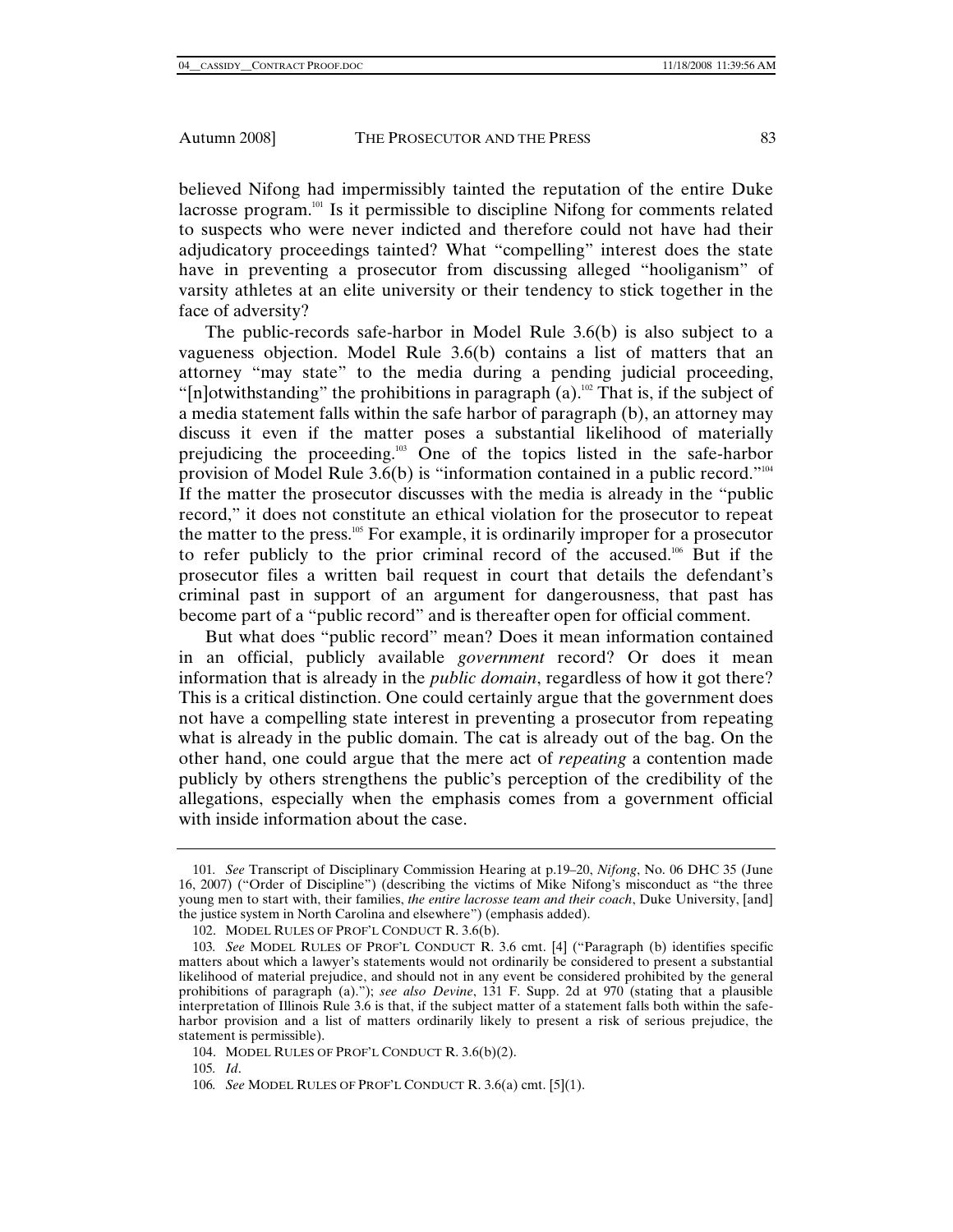In the Nifong case, the North Carolina Disciplinary Commission had the opportunity to address this important distinction, but failed to do so. For example, the disciplinary complaint alleged that Nifong violated N.C. Rule 3.6 by revealing to *Newsweek* in April 2006 that the examining nurse at Duke University Hospital concluded that the accuser had suffered injuries consistent with sexual assault.<sup>107</sup> The Disciplinary Commission included this count in one of its findings of improper comment by Nifong,<sup>108</sup> even though the same statement was recounted by Assistant District Attorney David Saacks in an Application for a Nontestimonial Identification Order (cheek swabbings for DNA) submitted to the Durham Superior Court on March 23, 2006.<sup>109</sup> Nifong defended the disciplinary complaint on this count by alleging that the nurse's conclusions were matters contained in a public record, but the Disciplinary Commission in its final order failed even to discuss this defense.<sup>110</sup>

Similarly, Nifong was disciplined for commenting to the media on the status of DNA tests that were being performed on items taken from the accuser, the alleged crime scene, and samples taken from suspects pursuant to judicial order. In May 2006, Nifong stated to a television news reporter, "My guess is that there are many questions that many people are asking that they would not be asking if they saw the results," and, "They're [DNA reports] not things that the defense releases unless they unquestionably support their positions."111 In fact, DNA tests results at that time *did not* "unquestionably" support the defense position. Between May 4 and May 9, 2006, DNA Security<sup>112</sup> learned that two

 111. North Carolina State Bar Disciplinary Commission Amended Findings of Fact, Conclusions of Law, and Order of Discipline § Findings of Fact (61), *Nifong*, No. 06 DHC 35 (July 24, 2007).

 <sup>107.</sup> Amended Complaint, *supra* note 5, at ¶ 65.

 <sup>108.</sup> North Carolina State Bar Disciplinary Commission Amended Findings of Fact, Conclusions of Law, and Order of Discipline §§ Findings of Fact (39), Conclusions of Law (a), N.C. State Bar v. Michael B. Nifong, No. 06 DHC 35 (July 24, 2007).

 <sup>109.</sup> Durham County Superior Court Nontestimonial Identification Order, N.C. State Bar v. Michael B. Nifong, No. 06 DHC 35 (Mar. 23, 2006) (on file with author). The SANE (Sexual Assault Nurse Examiner) report, completed on March 14, 2005, noted that the alleged victim had nonbleeding scratches on her heel and knees, and "diffuse edema of the vaginal walls," that is, swelling. *See* The Johnsville News, Duke Lacrosse Scandal: Nifong Lies & Deception, http://johnsville.blogspot.com/ 2006/06/duke-lacrosse-scandal-nifong-lies.html (last visited Jan. 24, 2008). The SANE nurse met with investigators on March 16, 2006, and March 21, 2006, to further explain her examination report and to review her assessment of the alleged victim's appearance and demeanor in the early morning hours after the purported attack. In these interviews, the SANE nurse told the investigator that the accuser's swelling, scratches, statements of pain, hysterical demeanor, and tenderness to the touch were in her view consistent with sexual assault. *See* STUART TAYLOR, JR. & KC JOHNSON, UNTIL PROVEN INNOCENT 33–35, 38, 47 (2007). The Application for Nontestimonial Identification Order dated March 23, 2006—after these interviews were conducted but before Nifong's public statements on this subject purported to summarize both the SANE examination report and the subsequent interviews. Durham County Superior Court Nontestimonial Identification Order, *Nifong*, No. 06 DHC 35 (Mar. 23, 2006) (on file with author).

 <sup>110.</sup> Defendant's Motion to Dismiss and Answer ¶ 56, *Nifong*, No. 06 DHC 35 (Feb. 28, 2007).

 <sup>112.</sup> DNA Security is a private forensic laboratory located in Burlington, North Carolina that was capable of performing "Y chromosome DNA testing," a more sophisticated form of DNA test that was not capable of being performed by the North Carolina state laboratory in 2006. *See* Robert P. Mosteller, *Exculpatory Evidence, Ethics, and the Road to the Disbarment of Mike Nifong: The Critical Importance of Full Open-File Discovery*, 15 GEO. MASON L. REV. 257, 287 (2008).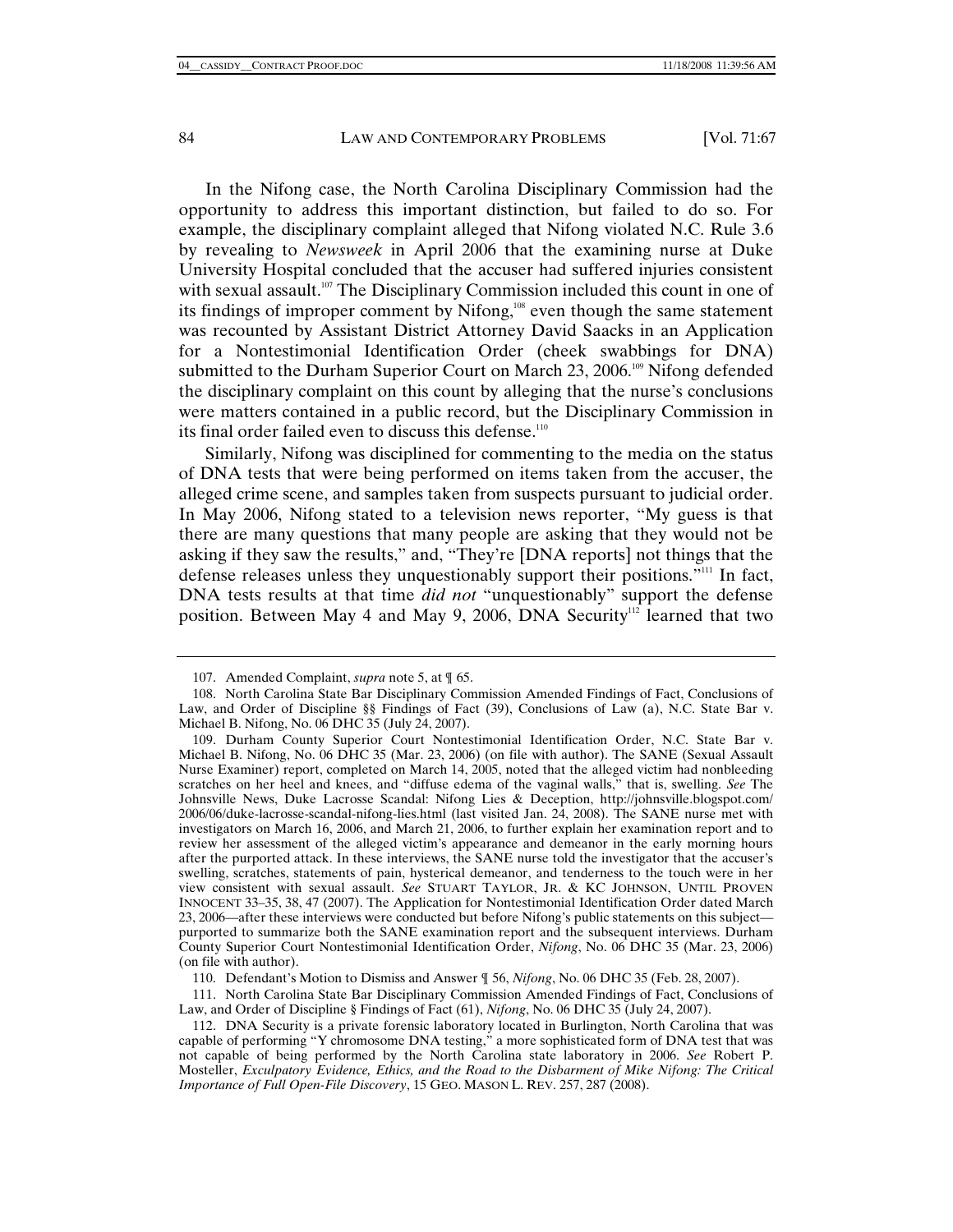false fingernails seized from the house where the lacrosse party occurred (one in the bathroom trash and one in a bedroom of the house on a computer) each harbored DNA that was not inconsistent with DNA samples taken from Duke lacrosse players.113 The report from DNA Security was turned over to defense attorneys on May 12, 2006, and on that very afternoon counsel for one of the defendants held a press conference to announce to the media that no DNA from any lacrosse player was found on specimens taken from the accuser's person at the hospital.<sup>114</sup>

Nifong defended the above statements to the media on the grounds that the DNA aspect of the investigation had "*already* become a subject of media attention" and he was just responding to questions the media "asked about information received from other sources."115 However, the Commission's final order sanctioned Nifong for these public comments, without ever addressing whether they were justified by matters already in the public domain.<sup>116</sup> Undoubtedly the Commission was motivated by the potentially misleading nature of Nifong's DNA comments, especially in light of later revelations that he had suppressed exculpatory evidence by directing DNA Security personnel to omit from their report the fact that DNA from four unidentified males (not lacrosse players) was found on rape-kit items swabbed from the accuser on March 14,  $2006$ <sup>117</sup> But Nifong was not charged with making false or misleading public statements about DNA; he was charged with making statements that posed a substantial risk of prejudicing proceedings, a charge that contains a specific safe harbor for matters already in the public domain. It is difficult to ascertain how an oblique reference to the existence of information *not* released by defense counsel risks prejudicing future adjudicatory proceedings when the information is not identified with specificity and when there has already been substantial public discussion of the general topic.

<sup>113</sup>*. See* North Carolina v. Evans, 06 CRS 5581-5583, 4331–36, Defendants' Motion to Compel Discovery: Expert D.N.A. Analysis, 9–10 (Dec. 13, 2006), *available at* http://www.newsobserver.com/ content/news/ crime\_safety/duke\_lacrosse/20061213\_dukelacrosse.pdf).

 <sup>114.</sup> Aaron Beard, *No Link to Duke Players after 2nd Test*, BRADENTON HERALD, May 14, 2006, at 5; *see* STUART TAYLOR, JR. & KC JOHNSON, UNTIL PROVEN INNOCENT 220–23 (2007). This statement by defense counsel followed defense appearances in early April after a first round of tests performed by the State Bureau of Investigations (SBI) revealed no semen, blood, or saliva in vaginal swabs taken from the accuser. *See Today Show* (NBC television broadcast Apr. 11, 2006), 2006 WLNR 6110285 (statement by defense attorney Wade Smith that "no DNA from any young man tested was found anywhere on or about the body of this woman").

 <sup>115.</sup> Defendant's Motion Dismiss and Answer ¶ 44, *Nifong*, No. 06 DHC 35 (Feb. 28, 2007).

 <sup>116.</sup> North Carolina State Bar Disciplinary Commission Amended Findings of Fact, Conclusions of Law, and Order of Discipline §§ Findings of Fact (61), Conclusions of Law (a), *Nifong*, No. 06 DHC 35 (July 24, 2007). The final order of discipline further glosses over this difficult "public domain" issue by concluding that Nifong's impermissible comments were made in "May, 2006" without reference to any particular date in May. North Carolina State Bar Disciplinary Commission Amended Findings of Fact, Conclusions of Law, and Order of Discipline § Findings of Fact (61), *Nifong*, No. 06 DHC 35 (July 24, 2007).

 <sup>117.</sup> Robert P. Mosteller, *The Duke Lacrosse Case, Innocence, and False Identifications: A Fundamental Failure to "Do Justice*,*"* 76 FORDHAM L. REV. 1137, 1359–60 (2007).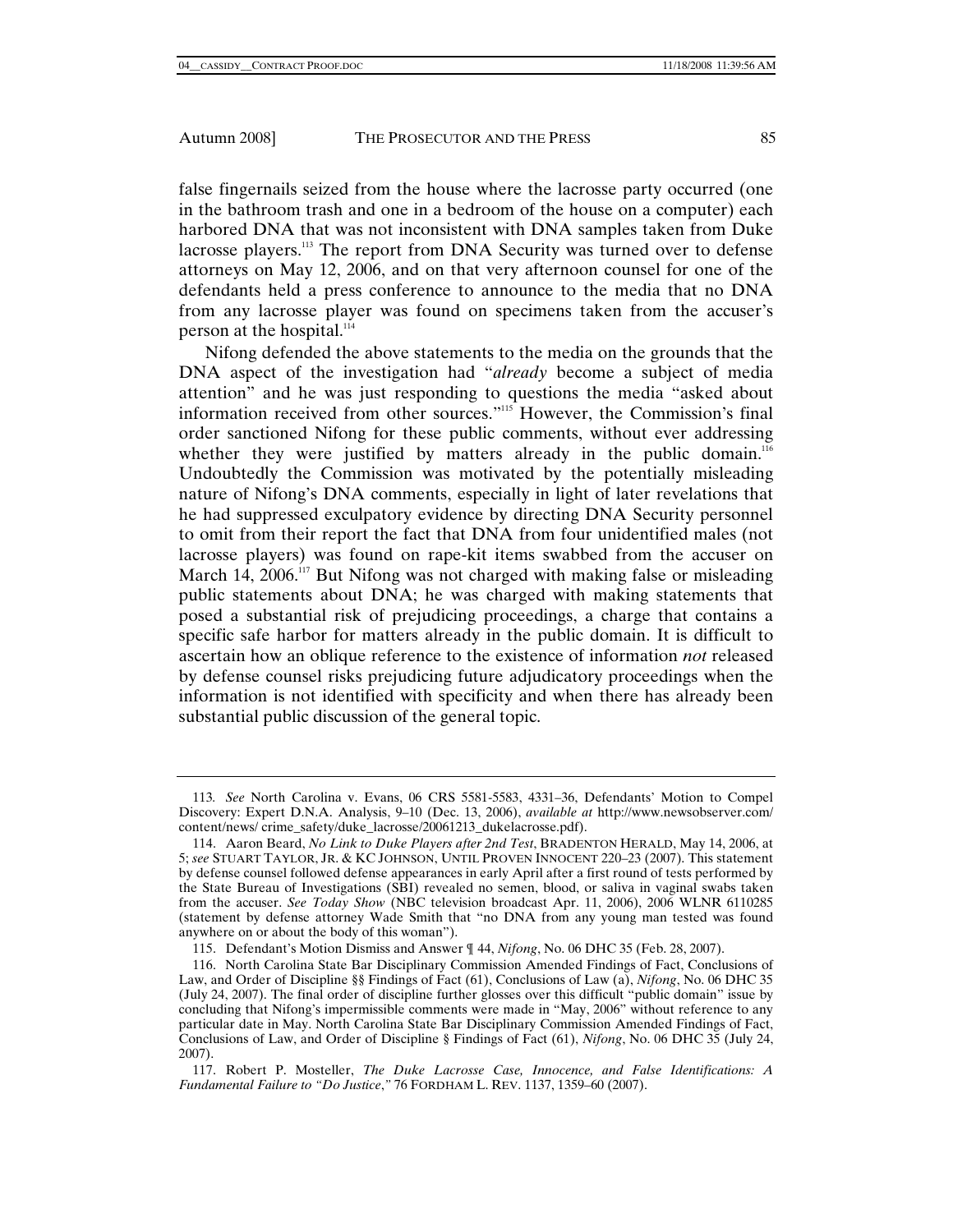Thus far, only the state of Maryland appears to have grappled with the appropriate definition of "public record" in the safe harbor provision of its equivalent to Model Rule 3.6. In *Attorney Grievance Commission of Maryland v. Gansler*, an elected State's Attorney was disciplined for misconduct in several high-profile murder cases.<sup>118</sup> During the course of four investigations and prosecutions, Gansler made a variety of comments to the media during press conferences relating to physical evidence collected at a crime scene, confessions obtained from suspects, the prior criminal records of the accused, and plea agreements offered to the defendants. All of these topics are presumptively prejudicial under the Maryland version of Model Rule 3.6 Comment [5].119 The Attorney Grievance Commission of Maryland brought misconduct charges against Gansler and found after a hearing that all these comments violated the Maryland Rule of Professional Conduct corresponding to Model Rule 3.6 (Maryland Rule).<sup>120</sup>

On review, the Maryland Court of Appeals held that the safe-harbor provision in the Maryland Rule allowing comments about information that could be found in the public record was sufficiently vague to justify many of the prosecutor's comments.121 Many details concerning seized evidence, confessions, and prior criminal records had already been leaked by others (presumably the police) and reported in newspapers before the district attorney commented on them. The court noted that the broad interpretation of the public-records safe harbor would allow comment *both* on any matters that had previously been discussed in a public forum, including newspaper and television reports, and on all information available from official government records and court records.<sup>122</sup> The court therefore reversed the professional discipline of Gansler respecting several counts of the misconduct complaint. It affirmed a finding that Gansler violated the Maryland Rule in only two respects: by stating his opinion regarding the guilt of several defendants and by commenting on *previously undisclosed* confessions, evidence, and guilty-plea offers.<sup>123</sup> The court noted that for future cases, however, it would restrict the public-record safe harbor under the Maryland Rule to that information accessible in public governmental records.<sup>124</sup> It stressed that extrajudicial comments, especially those made by prosecutors, directly thwart the goal of having the defendant tried by an impartial jury that has heard as little as possible about the case.

 <sup>118.</sup> Attorney Grievance Comm'n of Md. v. Gansler, 835 A.2d 548 (Md. 2003).

 <sup>119.</sup> MD. RULES OF PROF'L CONDUCT R. 3.6 cmt. [5].

<sup>120</sup>*. Gansler*, 835 A.2d at 552.

<sup>121</sup>*. Id*. at 566–67.

<sup>122</sup>*. Id*. at 567.

<sup>123</sup>*. Id*. at 569–70, 573.

<sup>124</sup>*. Id*. at 568–69.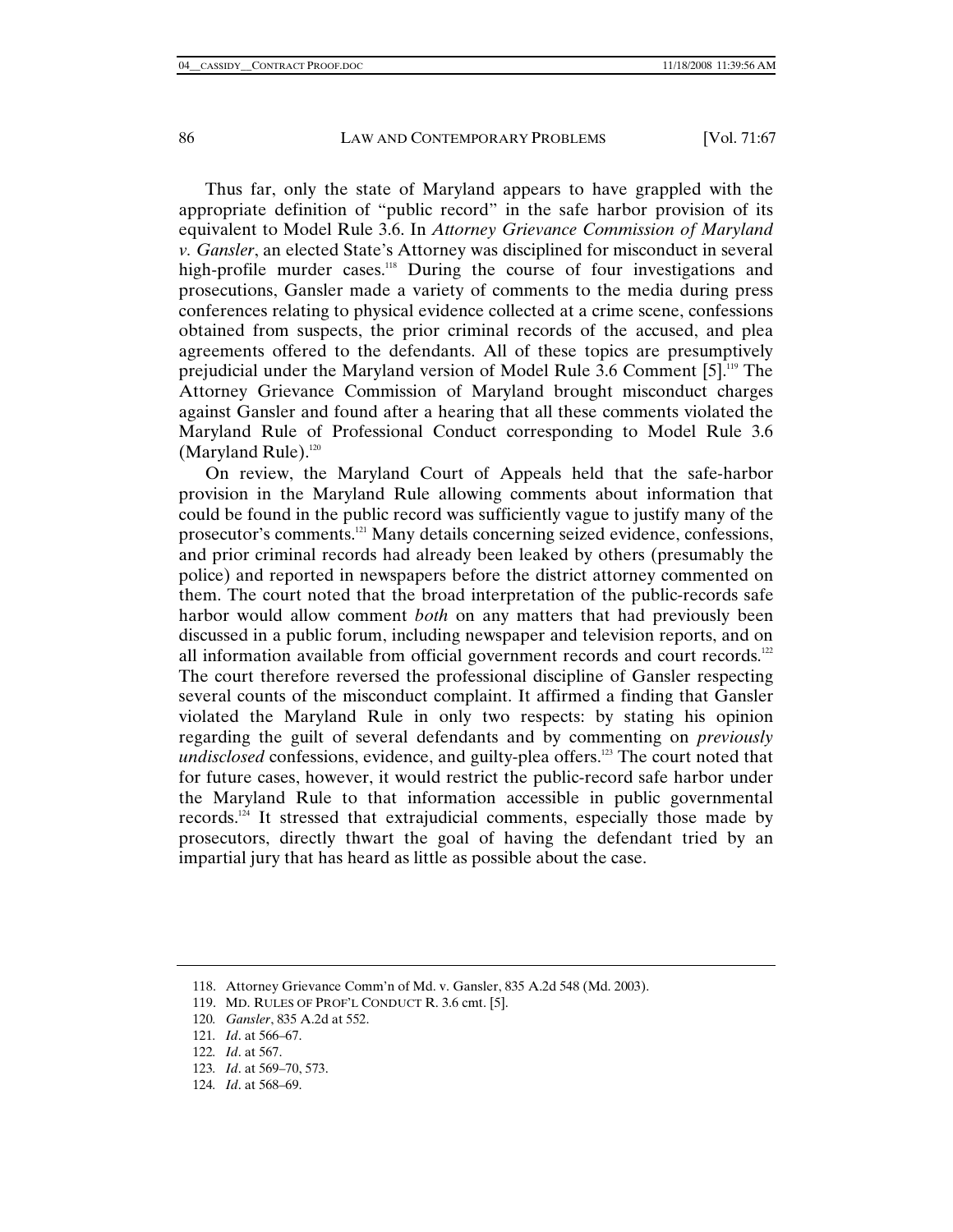B. Potential Infirmities in Model Rule 3.8(f)

As for the limitations on extrajudicial comments posed by Model Rule 3.8(f), it is also doubtful whether this provision would survive strict scrutiny if challenged on First Amendment grounds after *White*, at least as applied to an elected prosecutor speaking during a campaign. Is protecting the reputation of the *accused*, over and above the integrity of the proceedings, a compelling government interest? If the defendant is *innocent*, an obviously compelling state interest in limiting a prosecutor's speech lies in protecting an accused from an erroneous guilty finding that may result if public sentiment becomes inflamed prior to trial. But that interest is served by Model Rule 3.6, which addresses the potential effect of speech on the adjudicatory proceedings. If the defendant is *guilty*, no compelling government interest is served by protecting the defendant from public opprobrium for his conduct. Retribution is one of the legitimate aims of the criminal law, and retribution is served when citizens band together to condemn behavior that violates societal norms.<sup>125</sup>

Conceivably, the state might have an interest in protecting defendants later found innocent through acquittal or the dismissal of criminal proceedings from having their reputations impaired before they reenter society. But, in this situation, vindication by acquittal or dismissal is at least one step toward repairing any damage to reputation resulting from indictment and media comment. More important, however, the innocent defendant has a potential civil recourse against the prosecutor who disparages his reputation in the media under 42 U.S.C. § 1983<sup>126</sup> (deprivation of a liberty interest under color of state law).<sup>127</sup> The Supreme Court could consider the availability of this remedy a sufficiently adequate deterrent to obviate the need for a broad prohibition of a prosecutor's speech.

On October 5, 2007, David Evans, Collin Finnerty, and Reade Seligmann filed a civil complaint against Nifong as well as thirteen other state and municipal employees and entities, including the Durham Police Department.<sup>128</sup> Nifong himself is named in eight counts of this complaint, including federal claims under 42 U.S.C. § 1983 for improper public statements and state tort claims for malicious prosecution, obstruction of justice, and intentional infliction of emotional distress.129 The complaint, which requests unspecified

<sup>125</sup>*. See* EMILE DURKHEIM, THE DIVISION OF LABOR IN SOCIETY 62–63 (W.D. Halls, trans., 1984) ("[Punishment] serves only very incidentally, to correct the guilty person or to scare off any possible imitators. . . . Its real function is to maintain inviolate the cohesion of society by sustaining the common consciousness in all its vigour.").

 <sup>126. 42</sup> U.S.C. § 1983 (1996).

<sup>127</sup>*. See* Buckley v. Fitzsimmons, 509 U.S. 259, 276–78 (1993) (prosecutors are entitled only to qualified good-faith immunity in suits involving conduct that is not quasi-judicial in nature, including allegedly inflammatory statements to the press); Marx v. Gumbinner, 855 F.2d 783, 791 (11th Cir. 1998) (a prosecutor does not receive absolute immunity, and could be civilly liable for a due-process violation under § 1983, for conduct in issuing a defamatory press release).

<sup>128</sup>*. See* Evans v. City of Durham, Civ. Action No. 07-739 (M.D.N.C., Oct. 5, 2007), *available at* http://media.mgnetwork.com/ncn/pdf/071005\_duke.pdf.

<sup>129</sup>*. Id.*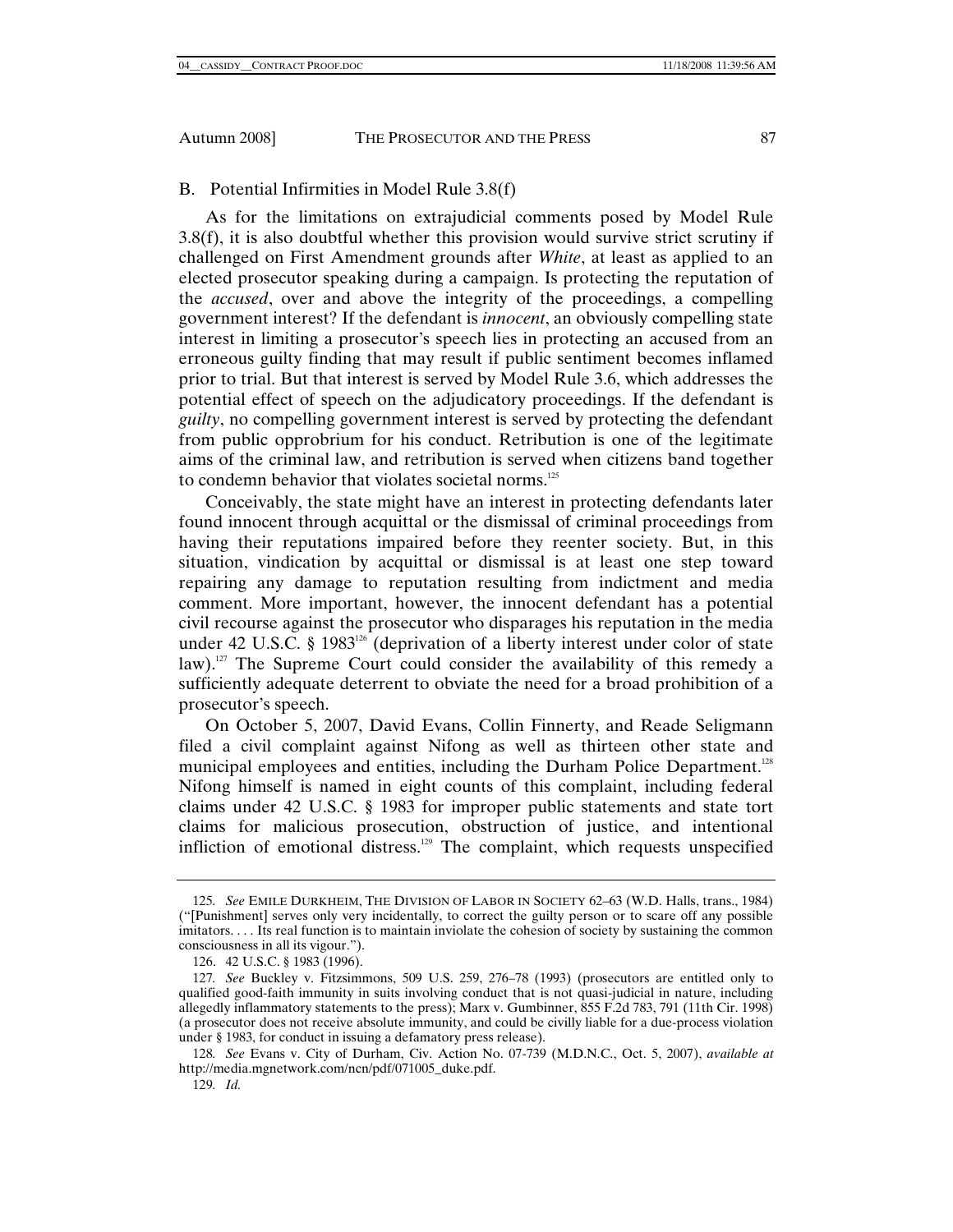compensatory and punitive damages, is presently pending in the United States District Court for the Middle District of North Carolina. The enormity of the potential civil recovery against Nifong and the City of Durham may itself act as such a powerful deterrent to future acts of false, misleading, or defamatory speech by prosecutors across this country as to make the prohibition of Model Rule 3.8(f) unnecessary.

Note that Model Rule 3.8(f) prohibits speech that tends to heighten public condemnation of the accused *unless* such speech is both "necessary to inform the public of the nature and extent of the prosecutor's action" *and* serves "a legitimate law enforcement purpose."130 Unless condemning speech meets both of these tests, it is prohibited. The problem with this language is that it turns strict scrutiny on its head. Model Rule 3.8(f) demands that a bar disciplinary committee assess the importance of the speech in determining whether it is unethical. But under *White*, where political speech is concerned, the court will demand a compelling reason for the restriction—not a compelling reason for the speech. Political speech is presumed to be at the core of First Amendment protections, and the court does not undertake an individual weighing of the value of words spoken in the electoral context. By allowing only extrajudicial condemning speech that is "necessary," the rule risks chilling political speech that is protected by the First Amendment.

Imagine a murder case in which the defendant killed multiple victims in a particularly horrific manner. Assume further that the trial and sentencing are complete, that the defendant's first appeal has been exhausted, and that the defendant is serving a mandatory life sentence in prison. The District Attorney, who personally handled the case, is up for reelection. She grants a television interview in which she describes the case as the most difficult of her career, she replays some of the more horrific elements of the crime, she reveals that she still has nightmares about the crime, and she characterizes the defendant as an "animal" and "pure evil" and deserving of the full condemnation of society. She also urges the legislature to reinstate the death penalty in her jurisdiction. The trial and sentencing are over; these comments cannot reasonably be viewed as posing a substantial risk of prejudicing adjudicatory proceedings. But if Model Rule 3.8 imposes restrictions on prosecutors above and beyond those imposed by Model Rule  $3.6$ ,<sup>131</sup> these comments certainly seem to heighten public

 <sup>130.</sup> MODEL RULES OF PROF'L CONDUCT R. 3.8(f) (2002).

<sup>131</sup>*. Id*. The ABA Comment on Rule 3.8(f) states that this rule is "supplemental" to other rules governing attorney speech, but also says that comments that do not violate the safe harbor of 3.6(b) or the fair-reply provision of 3.6(c) do not violate 3.8(f). Thus, a prosecutor who makes a statement to the press about information contained in a public record (such as the prior criminal history of the accused) presumably cannot be disciplined under Model Rule 3.8(f)—even if this statement heightens public condemnation of the accused—if the public comment otherwise complies with the safe-harbor provision of Rule 3.6(b). But there is an ambiguity here. What does Model Rule 3.8(f) add if the safe harbor of Model Rule 3.6(b) and (c) are allowed? In *Devine*, the United States District Court for the Northern District of Illinois declared there "may" be no conflict between these rules. *See* Devine v. Robinson, 131 F. Supp. 2d 963, 971 (N.D. Ill. 2001). But what about the traditional rule of statutory construction that the more-specific rule trumps the more general? Model Rule 3.6 applies to all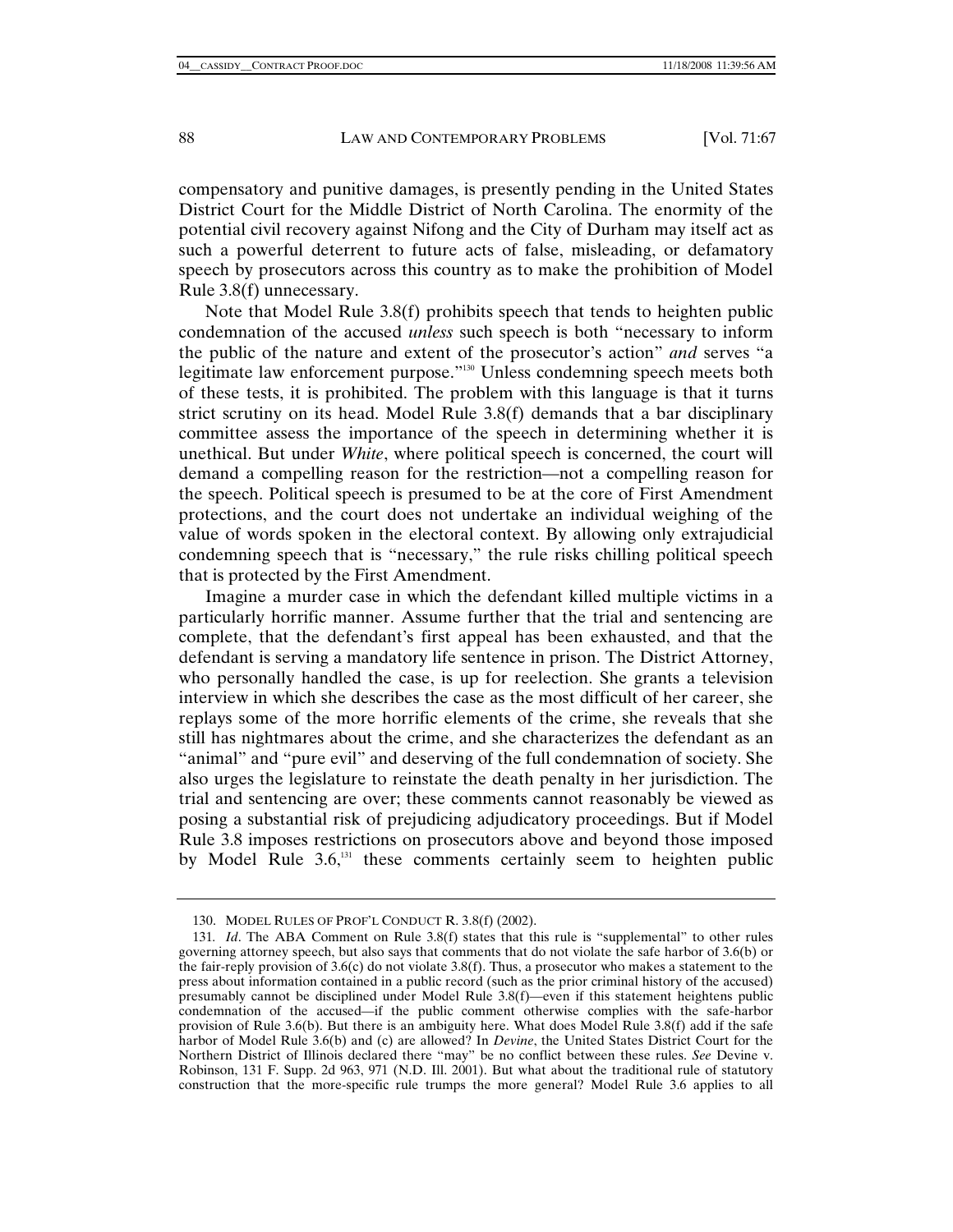condemnation of the accused. What compelling state interest possibly justifies censuring that speech? After all, the defendant is entitled to a fair trial, "not a friendly public."<sup>132</sup>

In *Gentile,* the Supreme Court ruled that the "substantial likelihood of material prejudice" standard of Nevada Rule 3.6 satisfied the First Amendment because it was viewpoint neutral and it "merely postpones the attorneys' comments until after the trial."<sup>133</sup> If Model Rule 3.8 is read to limit a prosecutor's speech *without regard* to whether it poses a risk to the fairness of the proceedings, it may not satisfy rigorous constitutional scrutiny. In fact, one of the members of the ABA Ethics 2000 Committee thought that this 1994 addition to Model Rule 3.8 was "of doubtful constitutional validity."134 Ohio, the state most recently adopting the Model Rules, rejected Model Rule 3.8(f) after prosecutors in that state expressed a similar concern.135 Many states that otherwise follow the ABA Model Rules do not include a restriction on extrajudicial prosecutor speech like that of Model Rule  $3.8(f)$ .<sup>136</sup> Like Ohio, they may have rejected Model Rule 3.8(f) due to constitutional concerns or simply because regulating speech of government lawyers is so fraught with the difficulties of line-drawing that it is politically impractical.

Between March 27 and March 31, 2006, Nifong declared to a television news reporter that "[w]hat happened here was one of the worst things that's happened since I have become district attorney."<sup>137</sup> He also stated that "[w]hen I look at what happened, I was appalled. I think that most people in this community are appalled."138 These statements to the media did not name any suspects. They did not refer to physical or forensic evidence, the character or reputation of alleged perpetrators, or the expected trial testimony. They were

138*. Id.*

attorneys, and Model Rule 3.8 applies only to prosecutors. If there is a conflict, traditional rules of statutory construction suggest that the more-specific provisions of Model Rule 3.8 should govern.

<sup>132</sup>*. See* Plaintiff's Memorandum of Law in Opposition to Motion to Dismiss at 13, Devine v. Robinson, 131 F. Supp. 2d 963 (N.D. Ill. 2001).

 <sup>133.</sup> Gentile v. State Bar of Nev., 501 U.S. 1030, 1076 (1991).

<sup>134</sup>*. See* ABA Center for Prof'l Responsibility Comm'n on Evaluation of the Rules of Prof'l Conduct, Meeting Minutes (Oct. 15–19, 1999), *available at* http://www.abanet.org/cpr/e2k/minoct99.pdf.

<sup>135</sup>*. See* Letter from Mario County Prosecuting Attorneys to Task Force of Ohio Supreme Court (Feb. 1, 2006) (on file with author) ("Proposed Rule 3.8 goes far beyond that which is necessary to protect the defendant's right to a fair trial and is thus of questionable constitutional validity.").

<sup>136</sup>*. See* ALA. RULES OF PROF'L CONDUCT R. 3.8 (2007); ALASKA RULES OF PROF'L CONDUCT R. 3.8 (2007); CONN. RULES OF PROF'L CONDUCT R. 3.8 (2007); FLA. RULES OF PROF'L CONDUCT R. 3.8 (2008); HAW. RULES OF PROF'L CONDUCT R. 3.8 (2007); KAN. RULES OF PROF'L CONDUCT R. 3.8 (2007); KY. RULES OF PROF'L CONDUCT R. 3.8 (2008); MICH. RULES OF PROF'L CONDUCT R. 3.8 (2008); MINN. RULES OF PROF'L CONDUCT R. 3.8 (2005); MISS. RULES OF PROF'L CONDUCT R. 3.8 (2007); N.M. RULES OF PROF'L CONDUCT R. 16-308 (2007); OHIO RULES OF PROF'L CONDUCT R. 3.8 (2007); OR. RULES OF PROF'L CONDUCT R. 3.8 (2006); TENN. RULES OF PROF'L CONDUCT R. 3.8 (2007); TEX. R. PROF'L CONDUCT R. 3.09 (2007); UTAH RULES OF PROF'L CONDUCT R. 3.8 (2007); VT. RULES OF PROF'L CONDUCT R. 3.8 (2007); W. VA. RULES OF PROF'L CONDUCT R. 3.8 (2007); WIS. RULES OF PROF'L CONDUCT R. 3.8 (2006).

 <sup>137.</sup> North Carolina State Bar Disciplinary Commission Amended Findings of Fact, Conclusions of Law, and Order of Discipline § Findings of Fact (33), N.C. State Bar v. Michael B. Nifong, No. 06 DHC 35 (July 24, 2007).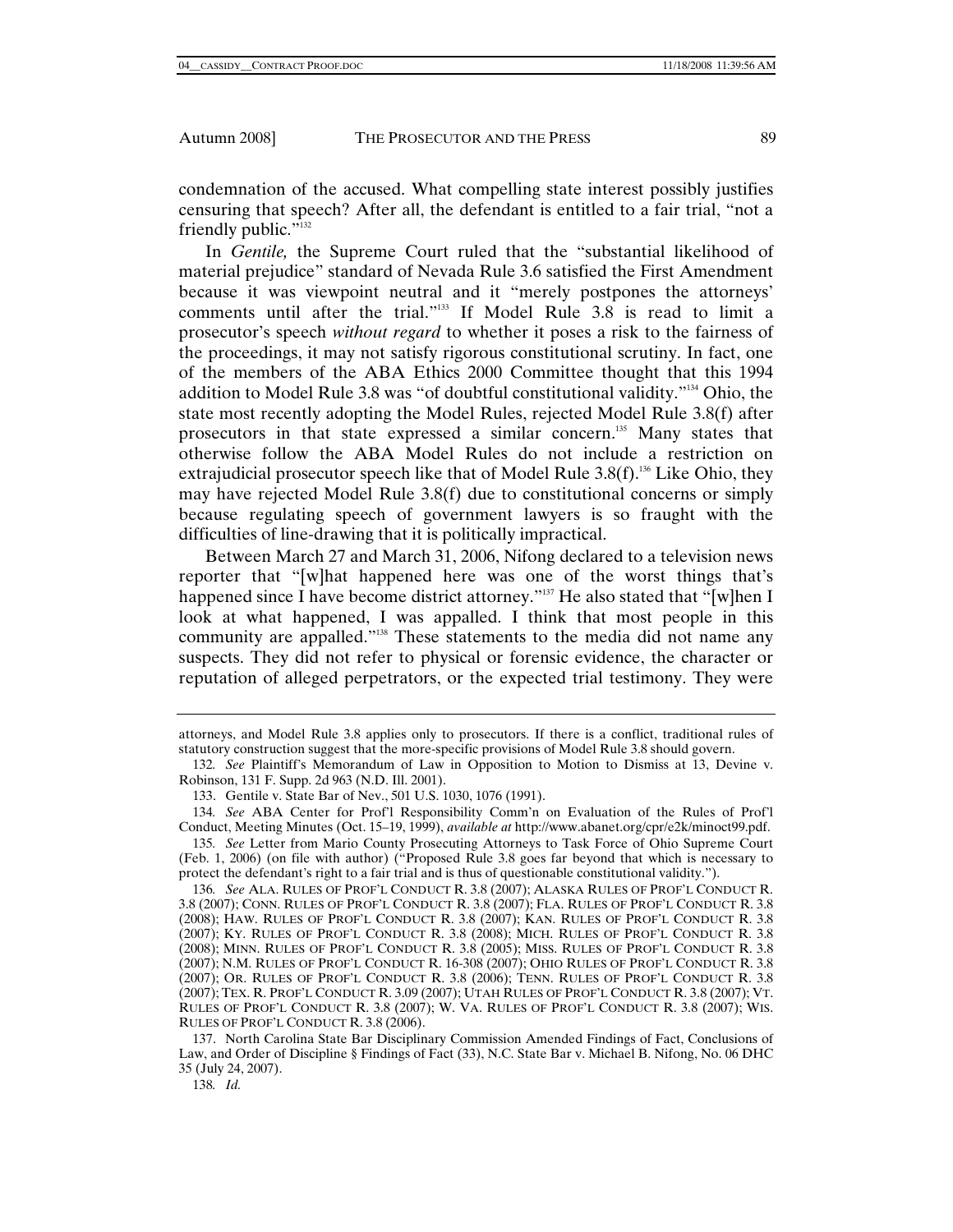simply expressions by a sitting district attorney, running for office, about why he viewed the allegations in the case as serious, why the public should be equally concerned about them, and why he had chosen to prosecute the case personally rather than assign the case to a staff member. Nevertheless, the disciplinary commission in North Carolina concluded that these comments "heighten[ed] public condemnation of the accused" and included them in its litany of reasons for disbarring Nifong.139 It certainly would have been prudent for Nifong to have included the words "allegedly" before the words "happened" in these public comments;<sup>140</sup> however, that omission alone cannot translate protected speech into unprotected speech, especially when it occurred prior to the return of DNA results, when Nifong may have still entertained a good-faith belief that a sexual assault in fact had occurred. The former District Attorney assuredly had a First Amendment right to make these particular public comments, and if Model Rule  $3.8(f)$  is read to preclude them, it is most certainly overbroad.<sup>141</sup>

It is also troubling that Model Rule 3.8(f)'s prohibition of speech that "heighten[s] public condemnation of the accused" is silent as to the state of mind that must be present before a violation may be found.<sup>142</sup> Must the prosecutor *know* that his media statements serve no legitimate purpose, *know* that they are not necessary to inform the public about the nature and extent of his actions, and either *know* or *intend* that they will heighten public condemnation of the accused? One member of the ABA Ethics 2000 Commission suggested that the threshold for discipline under Model Rule 3.8(f) should be a "knowing" violation, consistent with Model Rule 3.6.<sup>143</sup> But the rule was never amended in accordance with this suggestion.<sup>144</sup>

 <sup>139.</sup> North Carolina State Bar Disciplinary Commission Amended Findings of Fact, Conclusions of Law, and Order of Discipline § Conclusions of Law (a), *Nifong*, No. 06 DHC 35 (July 24, 2007).

<sup>140</sup>*. See* MODEL RULES OF PROF'L CONDUCT R. 3.6 cmt. [5] (1994).

 <sup>141.</sup> The former District Attorney did not directly challenge North Carolina Rules 3.6 or 3.8 on First Amendment grounds, either as applied to him directly or as facially overbroad. *See* Plaintiff's Motion to Dismiss and Answer, *Nifong*, No. 06 DHC 35 (Feb. 28, 2007). With respect to his statements regarding the lacrosse case, Nifong claimed that he did not intend to heighten public condemnation of the accused and did not intend to substantially prejudice the proceedings.

Defendant made the statements outlined in paragraphs 12 through 175 of the Amended Complaint at a time when there was an ongoing investigation relating to the facts contained in the Affidavit attached to the Application for Nontestimonial Identification Order, a copy of which is attached hereto and incorporated herein by reference as Exhibit 'A.' The statements made between March 27, 2006 and April 3, 2006, were made at a time when no individual suspects had been identified and were an effort by the defendant to reassure the community that the case was being actively investigated by the Durham Police Department in an effort to obtain assistance in receiving evidence and information necessary to further the criminal investigation.

*Id.* at 4, ¶10.

 <sup>142.</sup> MODEL RULES OF PROF'L CONDUCT R. 3.8(f) (2002).

 <sup>143.</sup> MODEL RULES OF PROF'L CONDUCT R. 3.6(a) requires that a lawyer "know or reasonably should know" that his comments will be disseminated and will pose a substantial risk of material prejudice to the proceeding.

<sup>144</sup>*. See* ABA Center for Prof'l Responsibility Comm'n on Evaluation of the Rules of Prof'l Conduct, Meeting Minutes, (October 15–19, 1999), *available at* http://www.abanet.org/cpr/e2k/ minoct99.pdf.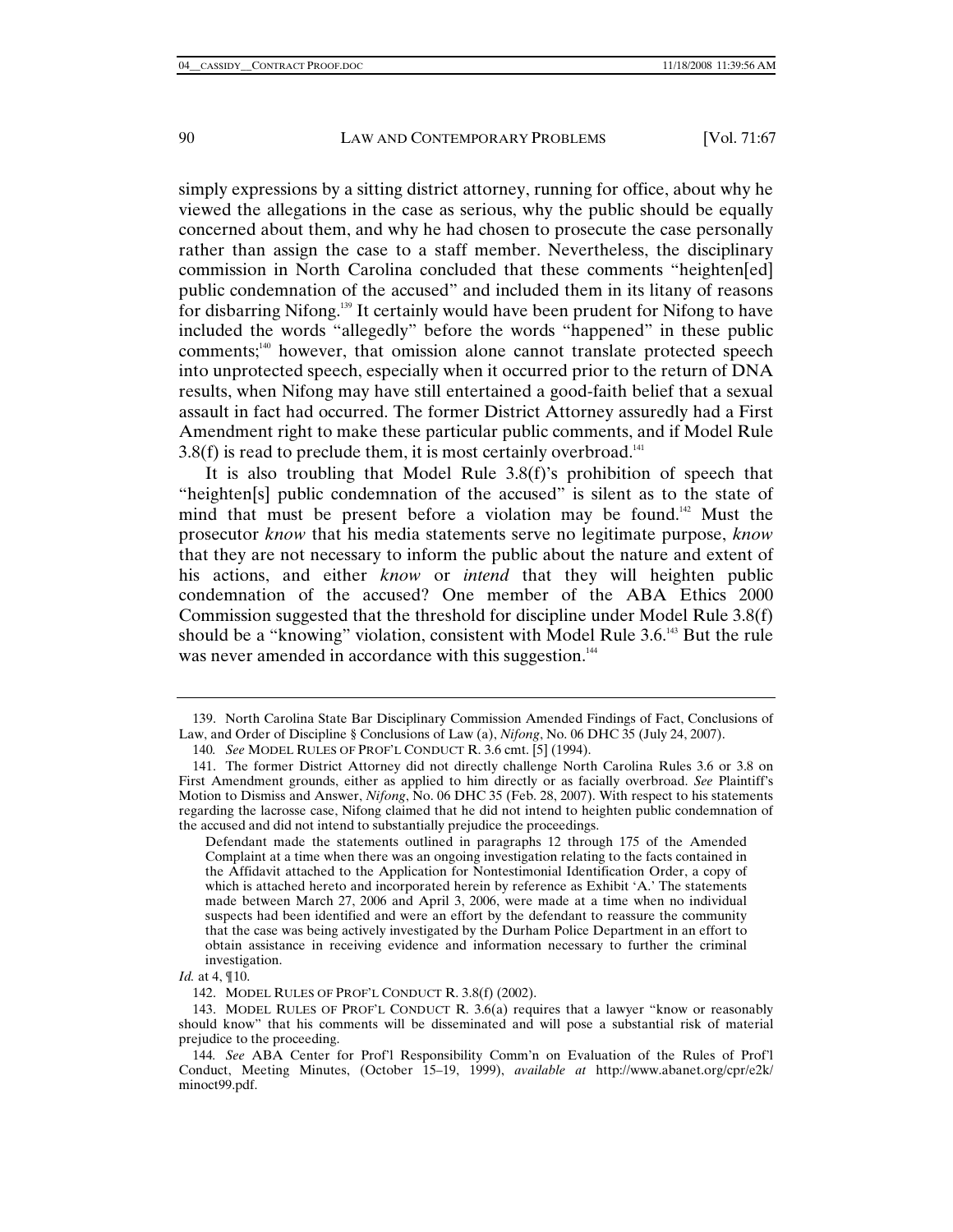Imagine that upon indicting an alleged serial child rapist the prosecutor states that "Pedophilia is a scourge in our society. Preying on innocent children is the worst form of evil, and fighting it will be the highest priority of my office. I will do everything in my power to ensure that these heinous criminals are segregated from society." Imagine further that the prosecutor thinks there are two legitimate law-enforcement purposes for this comment: first, to deter would-be criminals from sexually molesting children and, second, to inform the public in an election year about how he will exercise his discretion in employing scarce law-enforcement resources. If a bar disciplinary board disagrees with the prosecutor that the reasons for his public comments are necessary or legitimate, but the speaker nonetheless held them in good faith, may the speaker be sanctioned for these comments? That is, are "necessity" and "legitimacy" to be determined after the fact by the disciplinary board, or from the subjective point of view of the speaker?

This lack of clarity about the state-of-mind requirement for a Model Rule 3.8(f) violation could seriously chill campaign speech for elected prosecutors. For example, a prosecutor may feel that it is a "legitimate law-enforcement purpose" to explain to the electorate the reasons for his charging decisions and why he is making the prosecution of certain heinous offenses a priority in his community, but nonetheless refrain from such speech for fear that a disciplinary panel may consider it to have no legitimate purpose other than to heighten public condemnation of the accused. That is, prosecutors may be hesitant to engage in public discourse about ongoing criminal cases for fear that bar overseers will examine the justification for their speech from a purely objective perspective after the fact. Candidates should not have to speculate at their peril about the contours of a restriction on political speech. Equally worrisome is the possibility that disciplinary committees interpreting Model Rule 3.8(f) may not consider campaign speech to have *any* "legitimate law-enforcement purpose" whatsoever. If a prosecutor's freedom to campaign is to be respected, it would appear that the threshold for a violation of Model Rule 3.8(f) should at a minimum be gross recklessness, which is consistent with the "knew or should have known" standard of Model Rule 3.6.<sup>145</sup> The rule's silence on this critical intent issue clearly poses a serious problem after *White*.

# V

# **CONCLUSION**

The questions generated in this article are not intended to condone or excuse the actions of District Attorney Mike Nifong in the Duke lacrosse investigation. His mishandling of this rape case deserves the derision it has received from scholars, judges, and leaders of the bar. But the profession paints with too broad a brush when it condemns so many of Nifong's statements to the media as impermissible under present disciplinary rules. *Gentile* is no longer the

<sup>145</sup>*. See* MODEL RULES OF PROF'L CONDUCT R. 3.6 (2002).